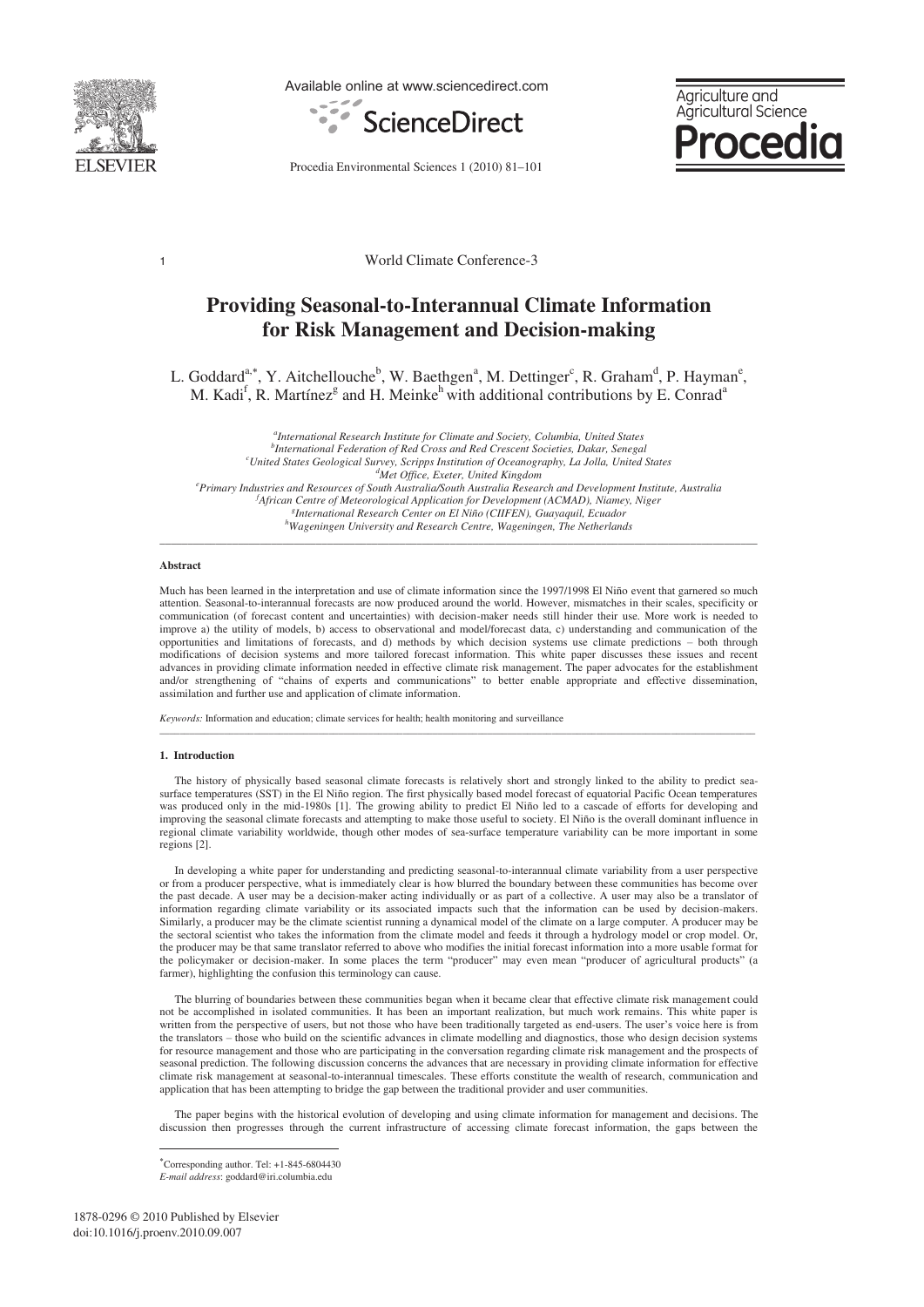operational provision of forecasts and their use, considerations for increasing the value of forecast information, some of the lessons learned and concludes with our view of the way forward. Climate information refers in this paper to both current and historical observations-based data and to predictions of future climate conditions, with particular focus on seasonal-to-interannual variations. Most of the attention here will be upon the user's perspective on forecasts, but those forecasts become valuable primarily in context of past climate variations and, where known, the past performances of the forecasts. Also, although this paper focuses on seasonal-tointerannual climate variability, the context set by the background climate, which may be slowly varying, is well recognized. The successful future of climate risk and resource management depends critically on the reliability of the entire chain of information that the international community is working so hard to forge.

# **2. The historical situation**

Until the last decade, plans and decisions that needed climate information often followed an approach based on the long-term means of relevant climate variables. For example, maize in a given region was sown at a certain date because the combination of rainfall and temperatures in the following 4–6 months for that region was, on average, the most favorable for the crop growth and development. Plans for distributing water in multi-purpose reservoirs (hydroelectricity, irrigation and human consumption) were established with lead times of several months, based on the mean values of the precipitation for the entire year (and in some cases also based on the current situation, for example, snowpack). Health institutions based their action plans for infectious disease outbreaks in a given area in consideration of the long-term average temperatures and rainfall of that area.

This approach to management is not a general truth, however. It is not uncommon for farmers to use environmental observables to guide their actions. Soil moisture availability, for example, might suggest when to plant what. In particular, resource-poor farmers in semi-arid regions are excellent, intuitive risk managers. Of course they are also conservative: they do not plan for the average season, but for the poor season (low plant densities, no or low inputs), so they ensure their survival, but never manage to make a real profit because they miss out in the good years.

Interestingly, the probability that an entire year will behave as an average year (12 months of average rainfall) is virtually zero. Moreover, by definition, the probability that the rainfall of two subsequent trimesters will fall in the central (normal) tercile, is less than 10 per cent. Still, and up to the 1990s, planning and decisions in many climate-dependent activities could only be based on these very unlikely "average" or "normal" years.

Where mean conditions have not been used as the default climate forecast, resource and risk managers have relied, and often continue to rely, heavily on observed conditions at the time that decisions need to be made for the basis of their forecasts of future eventualities. For example, it has been (and remains) common for managers to base decisions and forecasts of future water supplies solely on observed snowpack and soil moisture for all but the shortest-term, multiday problems [3]. Observed conditions on the ground have been more reliable and more immediately relevant to the decisions to be made than other climate science resources for many applications.

Efforts to make these improvements have been prompted, in part, by a growing understanding of the effects of global scale climate phenomena like the El Niño–Southern Oscillation (ENSO) on the climates, resources and hazards of many regions, and a growing expectation that improvements in climate forecasts may provide a basis for decision-making that is not currently being exploited. Generally speaking, climate forecasts are forecasts of those climate system variations that reflect predictable responses to predictable changes in slowly varying boundary conditions like sea-surface temperatures and radiative imbalances in the Earth's energy budget. Not all possible sources of climate forecast skill have been identified or exploited, but boundary condition contributors may include a variety of large-scale air–sea connections [4][5][6][7], snow and sea-ice patterns [8][9] and soil moisture and vegetation [10]. Long-term radiative imbalances associated with human-caused emissions of greenhouse gases into the atmosphere have been a focus of much attention on even longer timescales [11].

Within the past decade, however, climate scientists have begun to identify potential improvements in long-lead, seasons-to-yearsahead climate forecasts [12][13][14] and to link them with resource models [15][16] or statistical distributions of parameters relevant to management [17][18] to improve the immediacy and, in some cases, the reliability of the climate forecasts for use in management decisions. Consequently, research institutes such as the International Research Institute for Climate and Society (IRI), invested huge efforts to provide synthesized climate forecasts based on the inputs from the international modelling community, and started supplying them to climate information providers (National Weather Services, Regional Climate Centres and Specialized Meteorological Centres) and to key socio-economic sectors (agriculture, health, water resources and disaster prevention and reduction). The premise of these efforts was that supplying the best possible seasonal forecasts would immediately result in better decisions and more effective planning activities in those sectors. Efforts were thus concentrated in investing increased efforts in the dynamical models and statistical methods that resulted in forecasts with better skill.

The initial reaction in the different sectoral communities was extremely optimistic: the new seasonal climate forecasts were viewed as tools that would assist these communities to cope better with the immense challenges posed by climate variability on their activities. Planning and decisions in activities that depend on, or are affected by, climate would now be better informed.

However, this initial optimistic environment was shortly followed by frustration in both the climate science community and the socio-economic sectors since expectations from neither group were fulfilled. Excellent achievements were obtained in the climate science community for supplying seasonal forecasts that were continuously improving. Many studies demonstrated the potential value of incorporating this information into the decision-making of different sectors [19][20][21][22][23][24]. However, there was little or no evidence that the generated information was effectively being embedded in the policies, planning or decision-making within the sectors. On the other hand, the socio-economic sectors started receiving vast amounts of information resulting from the seasonal forecasts but in most cases could not find ways to incorporate it in a useful manner for their routine activities.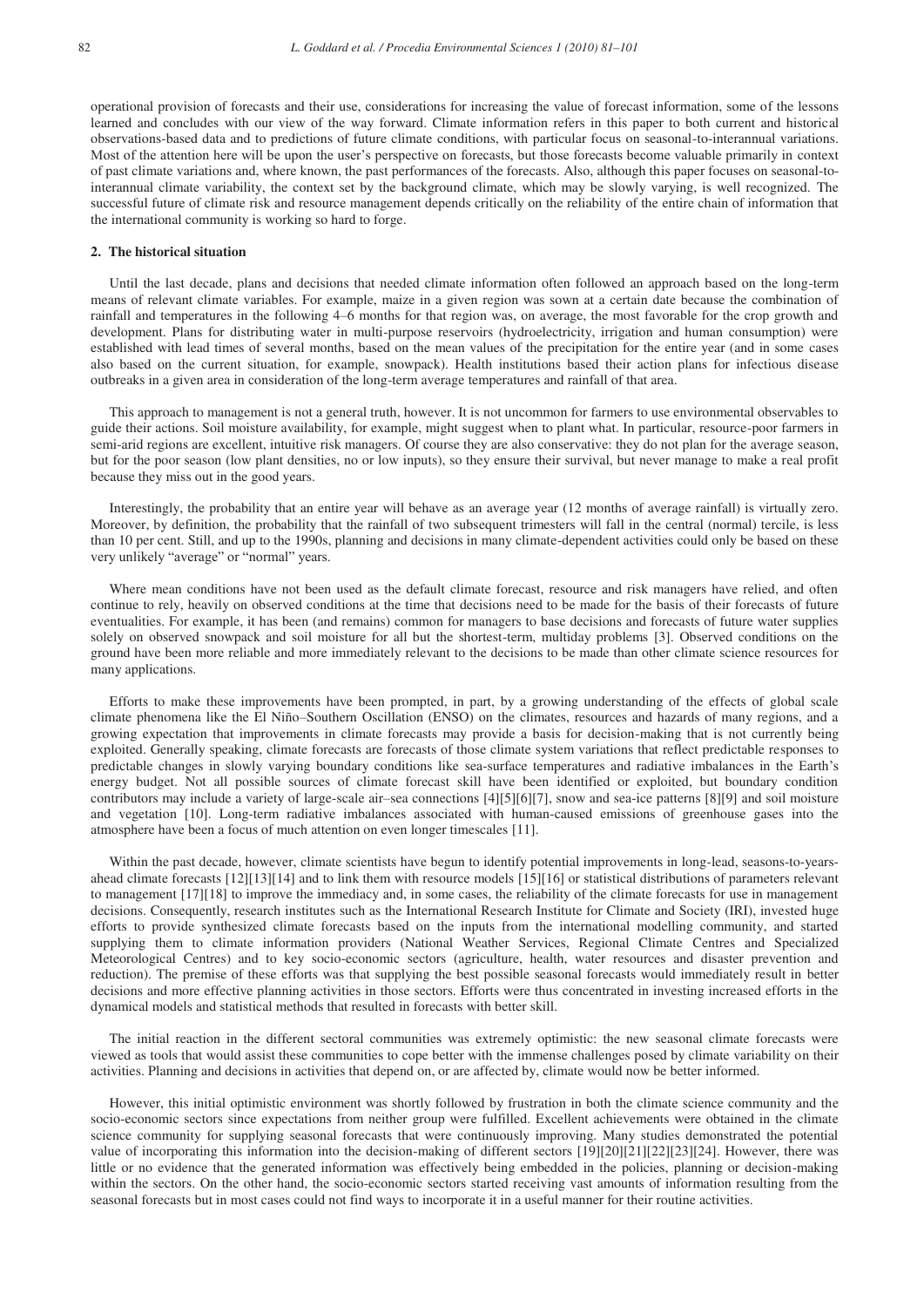# **3. The current situation**

# *3.1 Forecast producers and their products*

Producers of seasonal forecasts may be broadly categorized according to the geographical coverage addressed. Forecasts with global coverage often require the use of dynamical prediction models (an exception would be predictions based on ENSO teleconnections with skill at the global scale (Stone and others, 1996 [25]) and producers are limited to centres with capacity for numerical seasonal climate prediction (typically some National Meteorological or Hydrometeorological Services [NMSs] and research centres). Forecasts with competitive skill may also be produced with relatively inexpensive statistical models for some regions, and such models have been developed by a host of producers from individual researchers to NMSs for their country or region. Finally there are centres and activities that synthesize global and regional forecasts from the various local and international sources, and from both dynamical and statistical methods, into consolidated outlooks for a region, specifically the Regional Climate Centres (RCCs) and Regional Climate Outlook Forums (RCOFs) [26]. This latter consolidation activity also takes place on a national level at some NMSs [27].

#### *3.1.1 Forecasts with global coverage*

In recent years there has been substantial progress in coordinating and disseminating the output from centres producing forecasts with global coverage using dynamical prediction methods. The aim has been to increase the accessibility and usability of the information to NMSs, RCCs and RCOFs, and to make available the benefits of multi-model ensemble combinations [28]. To coordinate convergence among the forecast centres, the World Meteorological Organization (WMO) has defined standards in realtime forecast output and hindcast validation. Centres adhering to the criteria may apply for designation as WMO Global Producing Centres of Long-range Forecasts (GPCs). Eleven such GPCs have now been designated. A significant further boost to the coordination of GPC output occurred with WMO designation, in 2009, of a Lead Centre for Long-range Forecast Multi-model Ensembles (LC-LRFMME), jointly hosted by the Korea Meteorological Agency (KMA) and the NOAA National Centers for Environmental Prediction (NCEP). The LC-LRFMME has a range of functions, with two central themes:

- (a) To provide a single portal from which users (RCCs, RCOFs, NMSs and GPCs) can access GPC forecast output in common formats;
- (b) To promote research into, and to generate and provide multi-model products from, the GPC forecasts.

The single portal and uniform presentation introduced by the LC-LRFMME greatly enhance the accessibility and usability of the GPC products, and provide RCCs, RCOFs and NMSs with validated model output from a range of models for use, together with other inputs, in generating a consolidated forecast for their region or country.

In line with WMO criteria, prediction products typically take the form of anomalies in 3-month-mean quantities with a range of 6 months to 1 year ahead. Predicted variables made available include 2m temperature, precipitation, sea-surface temperature, mean sealevel pressure, 850 hPa temperature and 500 hPa temperature. Anomalies are usually expressed both deterministically, using the mean of the prediction ensemble, and in terms of probabilities for categories (typically tercile categories of the model climatology), based on the ensemble distribution. Some centres also produce and make available forecasts of extremes, but in general these products are not well developed. In these cases extremes forecasts are typically presented as probabilities for outer quintile categories, rather than risk of floods, drought, heatwaves or cold spells. Examples of forecast products presently available from producing centres may be viewed at http://www.wmo.int/pages/prog/wcp/wcasp/clips/producers\_forecasts.html.

A key question faced in creating or using a consolidated forecast from various prediction inputs is: what are the relative skills of the inputs and of the final product? For this reason GPC accreditation requires provision of hindcast validation according to a WMO defined set of diagnostics and procedures, the Standard Verification System for Long-range Forecasts (SVSLRF). Such diagnostics are typically available on the Websites of the producing centres. In addition, SVSLRF diagnostics from designated GPCs are available in common format on the WMO Lead Centre for the SVSLRF (co-hosted by the Australian Bureau of Meteorology and the Meteorological Service of Canada – http://www.bom.gov.au/wmo/lrfvs/). The SVSLRF information provides a basis for making qualitative judgments on appropriate weights to be given to the GPC products. However, further international cooperation is required to make the validation information more accessible and useable. For example, adherence to a common hindcast period to be used by all GPCs for generating validation diagnostics would be ideal. It must be acknowledged, however, that given the current embryonic state of seasonal forecast systems at many centres, such convergence may take some time to achieve.

The importance of the current role of expert judgment in interpreting both the model predictions and the hindcast skill evaluations cannot be overestimated. Models are not perfect and often require correction, or at least interpretation. Although success with ENSO prediction is encouraging, it is well known that models do not currently represent well many other important modes of intra-seasonalto-interannual variability (for example, the Madden–Julian Oscillation, the North Atlantic Oscillation or the Indian monsoon), and such shortcomings need to be accounted for by forecasters. Hindcast skill assessments also require careful interpretation. Although very useful, most hindcast evaluations represent "average" skill assessed over many years, and as such they provide little information on the credibility of predicted signals in the context of the unique SST forcing in any particular year, for example, when ENSO forcing is strong [13].

The model predictions provided are intended for use by climate professionals (such as NMSs, RCOFs and RCCs) to help in construction of consolidated forecasts for users. Although the model predictions are often freely available on the Internet, at least in terms of visualized products, data from the current and past forecasts are typically neither freely available nor easily accessible. The free availability of maps leads to issues concerning the potential for misinterpretation or confusion in cases when some model predictions conflict with an official consolidated forecast. However, the lack of easily available data reduces the actual use of many of these predictions.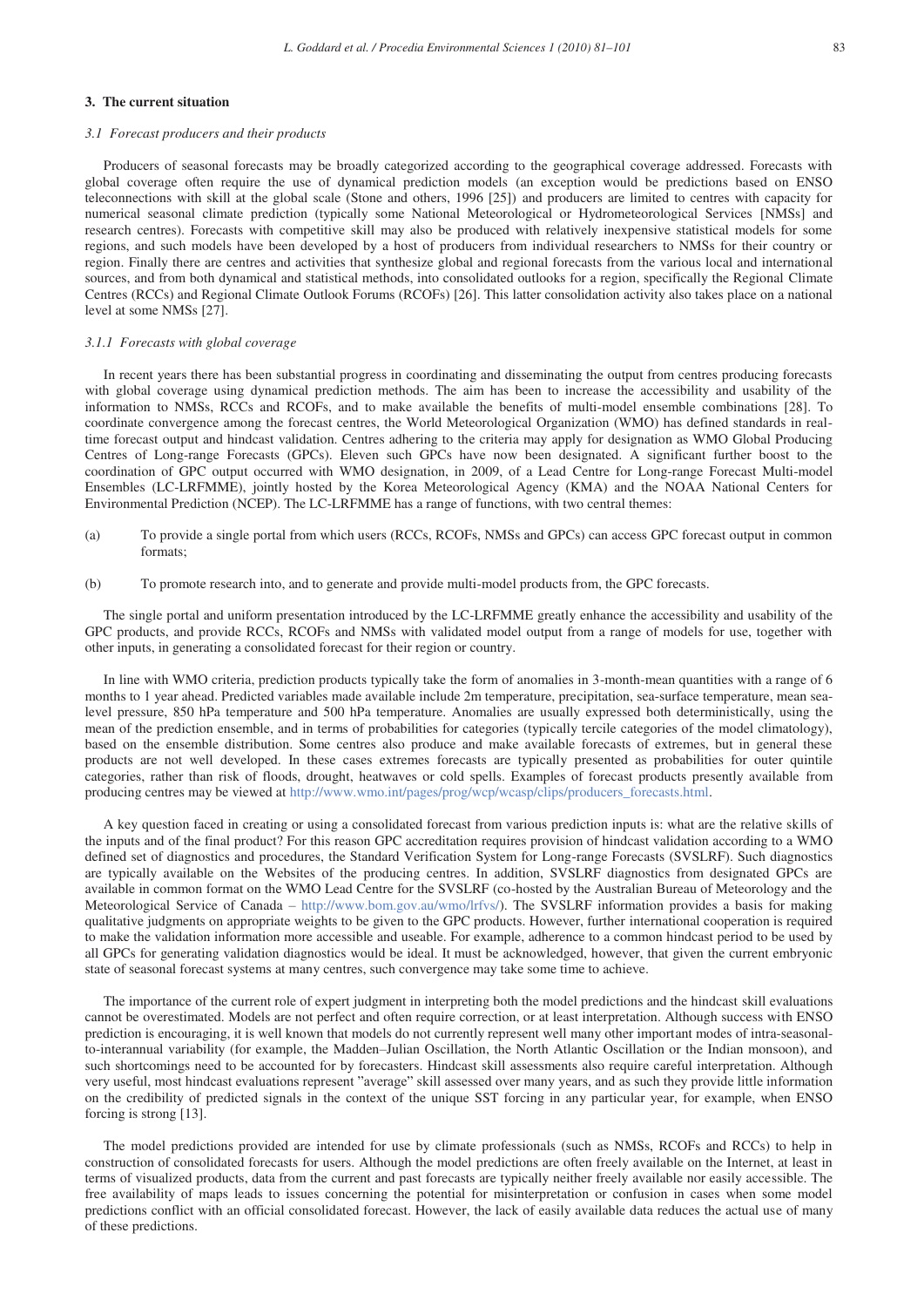#### *3.1.2 Forecasts with regional coverage*

Examples of consolidated regional forecasts are those of the Regional Climate Outlook Forums currently held in Africa and Latin America for some regions with spatial and temporal coherency in rainfall seasonality [26]. Regional Climate Outlook Forums have not played a big role in south and South-East Asia. The RCOFs are not permanent entities, but are convened ahead of the main rainy seasons (for example, in May for west Africa, and in February for the east African short rainy seasons and in August for the long rainy season). Key objectives of the RCOFs are development of a consensus prediction for the region and dissemination of the forecast to application sectors including agriculture, water resources, energy, health and media. The RCOFs also provide unique opportunities to form alliances between forecast users and producers, for users to feed back requirements to the producers and for institutional capacity-building. The consensus forecast provides a broad-scale outlook for the region, which may be further elaborated to national scales (with more targeted dissemination) by the NMSs of the regions. To deal with geographical variations in the forecast signals, the region is divided into zones, and each zone assigned numerical probabilities for tercile categories of rainfall. (See Figure 1.) Analysis of 10 years of real-time consensus seasonal predictions from regional forums convened in Africa shows that, despite some shortcomings, the forecasts have evidence of skill [29].

The procedure used to generate the consensus involves a blending of all available evidence, which may include examination of the principal mode or modes of climate forcing likely to operate over the forecast period and to influence the region (for example, the status of ENSO and/or regionally relevant SST anomalies); the prediction skill of the climate models used; and the current predictions from dynamical and empirical models. Typically, statistical predictions for individual countries – based on historical links with global SST patterns – form a key component in the consensus. The forecasts are blended where discrepancies occur at national boundaries and may be modified in light of interpretation from regional experts. As is often found with consensus methods, the resulting blended forecasts tend to overestimate probabilities for the average category reducing the usefulness for applications. (See Chidzambwa and Mason [29].)

Input from predictions from the dynamical modelling centres also plays an important role, and standardization of this input, through the WMO GPC criteria, has assisted in its use. Standardized GPC products from the LC-LRFMME were first introduced to the RCOF process at the twenty-third Greater Horn of Africa Climate Outlook Forum (GHACOF 23, Mombasa, Kenya, 2–4 March 2009), coordinated by the Intergovernmental Authority on Development Climate Prediction and Applications Centre (ICPAC), and are being introduced as key prediction tools available to all RCOFs.



Figure 1. PRESAO-11 RCOF consensus forecast issued 21 May 2008 Vertically stacked numbers show predicted probabilities (top to bottom) of above-normal, near-normal and below-normal rainfall over west Africa (latitude and longitude shown on axes), relative to the 1971–2000 climatology period. Each zone indicates the area over which the overlaid 3-category probabilities apply.

A fully satisfactory objective procedure for optimal blending of all the available information has yet to be agreed upon within the RCOFs – and this was one of the development needs identified at the RCOF Review 2008 (Arusha, United Republic of Tanzania, November 2008; WMO report and position papers, in preparation). Currently, dynamical model predictions are used to inform qualitative adjustments to the consensus forecast. However, objective use of the dynamical forecasts has been initiated at the West Africa Forum as part of an initiative known as PRESAO-Second Generation. The PRESAO initiative is coordinated by the African Centre of Meteorological Application for Development (ACMAD). Using model hindcasts and observational records for each country, dynamical model predictions are calibrated for each country in the region. (See section 5.1.2 on toolboxes.) The calibration process uses similar statistical tools used in developing the statistical prediction models (the IRI Climate Prediction Tool [CPT] is one of the software packages used), and skill scores for statistical methods and different GPC models can be generated for each country. This allows the RCOF users to gain an appreciation of the relative strengths and weaknesses of statistical and dynamical predictions.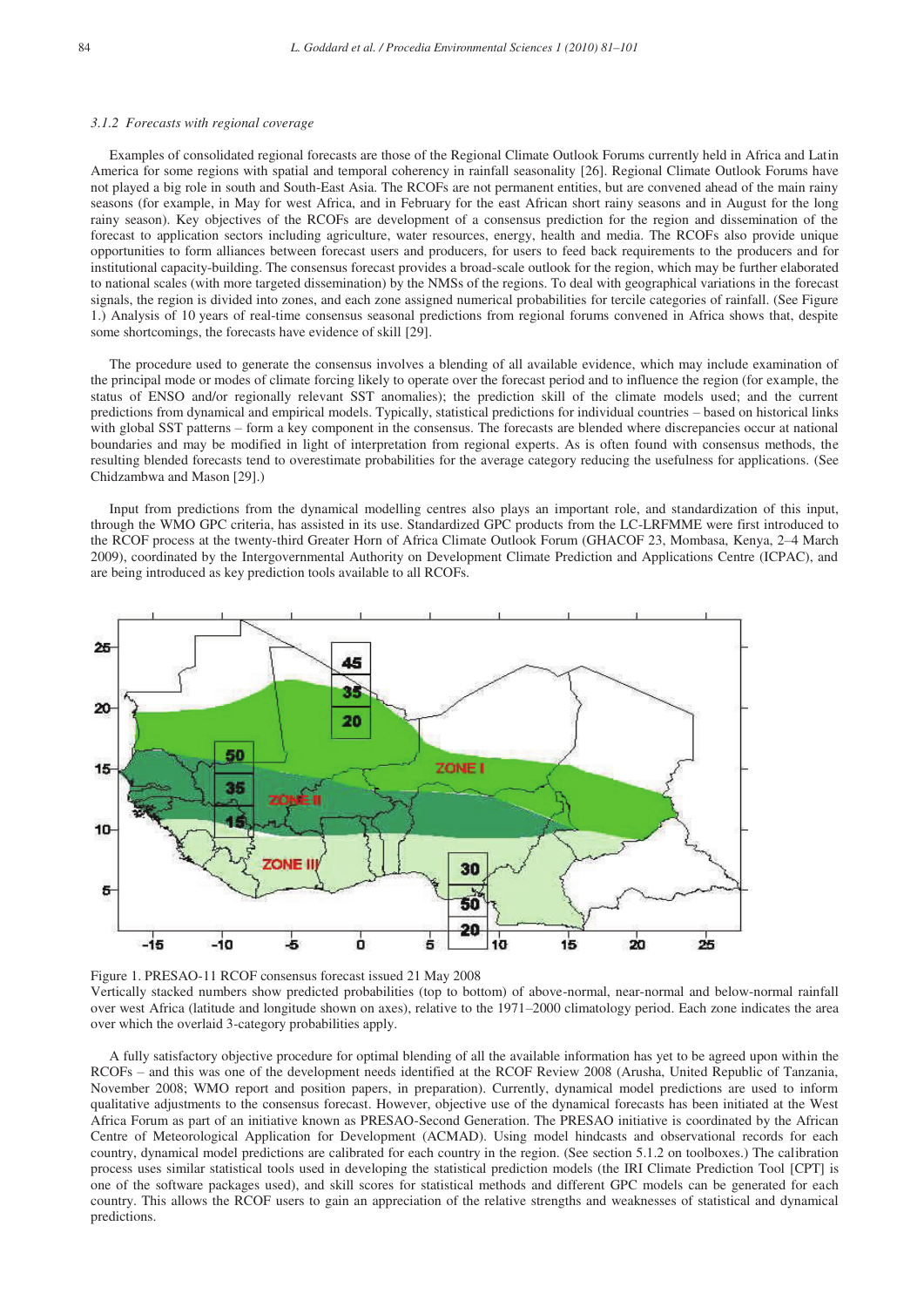The resulting national forecasts should contain a degree of common modulation consistent with large-scale signals, and thus should require less ad hoc blending when forming the regional consensus. Similarly, in western South America, the International Research Centre on El Niño (CIIFEN) has organized training activities to improve the capabilities of the Meteorological Services to use statistical and dynamic methods to produce downscaled seasonal forecasts at both regional and national levels. With less need for manual blending, the regional forecasts require less deliberation at the RCOF meeting. For example, using more objective calibration and combination techniques, CIIFEN has established institutional agreements with the Meteorological Services of six countries of the region to produce a unified seasonal climate forecast that is updated every month.

# *3.2 Forecast applications*

The types of seasonal forecast applications products thus far developed are quite varied and depend, among other things, on the available prediction skill and the target audience. A full review of the status of forecast applications is beyond the scope of this paper. The following sections illustrate some example applications typical of current capabilities.

### *3.2.1 General applications: advisory statements*

An important and widespread application is the provision of advice on seasonal prospects to government, non-governmental organizations (NGOs), the public and the media. Such advice often takes the form of written statements (Figure 2). Because of current imperfections in predictions, such applications are ideally generated using consolidated forecast products developed through expert consensus. However, given the wide availability of seasonal forecasts on the Internet, it is likely that statements may in some cases be constructed through relatively inexpert interpretation of limited inputs (for example, the interpretation of output from a single model, which may have limited skill). This situation needs to be addressed through continued education and through better channelling of forecast information through a global climate service structure (for example, GPCs to RCCs/RCOFs to National Meteorological and Hydrological Services [NMHSs] to users).

|    | The probability of rainfall deficit is very low in the subregion. The probability of rainfall less than normal is<br>equal to 0.20–0.15 and 0.20 in Zones I, II and III, respectively                                                                                              |
|----|------------------------------------------------------------------------------------------------------------------------------------------------------------------------------------------------------------------------------------------------------------------------------------|
|    | A high probability of higher-than-normal rainfall in Zone I and II, and near-normal rainfall in Zone III<br>(probability of $0.45-0.50$ and $0.50$ , respectively)                                                                                                                 |
| 3. | In this regard, strengthening the Early Warning Systems in place for community protection (flooding risks),<br>vegetation protection (risks from locust invasion) and public health protection (likely severe malaria epidemics<br>and other water-borne diseases) is recommended. |

Figure 2. Statements/advice issued by ACMAD on 21 May 2008 regarding prospects for the July-September 2008 west Africa season These statements were based on the consensus forecast product shown in Figure 1. Note: heavy rain and flooding in July caused damage and some fatalities in Benin, Burkina Faso, Chad, the Gambia, Côte d'Ivoire, Niger, Nigeria and Togo.

Forecast statements are delivered to the users in a variety of ways, and delivery may cascade through different levels of producer and user. In the case of RCOFs the first opportunity for communication is at the Forum itself. The rainfall forecast might be used with other inputs to develop regional basin streamflow predictions and food security assessments, which are then cascaded to relevant users. Disaster management applications were prominent following the 2008 PRESAO-11 Forum (Figures 1 and 2 above). Representatives of the International Federation of Red Cross and Red Crescent Societies (IFRC) participated in the Forum, forming the kind of user–producer partnership that leads to good understanding of the forecast and its implications. On the basis of this new understanding, IFRC launched an appeal to raise funds for flood disaster management; pre-positioned emergency stock (such as drinking water and sanitation equipment); secured staff visas in advance of entering countries at risk; and initiated a community dialogue to increase preparedness to act on output from Early Warning Systems.

In their response to the 2008 PRESAO forecast, IFRC adopted a "no-regrets" approach, in which the probabilities for aboveaverage rainfall were considered sufficient to assume a deterministic forecast of above average. This was a pioneering action of IFRC to prepare for climate impacts rather than wait and respond to an existing impact. Prior to the IFRC proactive response to the RCOF product, IFRC staff underwent considerable capacity-building through education or training on the causes of climate variability, the interpretation of probabilistic forecasts and the opportunities and limitations of those forecasts. The IFRC also carefully monitored the observed conditions. However, it would be interesting to speculate what the agency's response would be to the next forecast, if the high probability event (floods) had not occurred. Credibility is a rather fickle commodity, even when probabilities are specified correctly.

The cascade of forecast information through different levels of producers and users represents an important complement to dissemination of the forecast through media channels. The media play an important role in disseminating top level messages through a wide variety of channels, but cannot be expected to offer advice or enter into dialogue. Moreover, there is still much work to do in enhancing media understanding of the probability forecasts. This is discussed further in Section 6.2.

# *3.2.2 Applications tailored to specific sectors*

Developing tailored seasonal forecast products that are useful enough and specific enough to find real-world applications requires persistent collaborations to co-evolve the uses of, and confidence in, the climate products. The direct use of dynamical forecasts, unfiltered by human and statistical corrections, is not yet realistic with the current state-of-the-art models. Some examples illustrating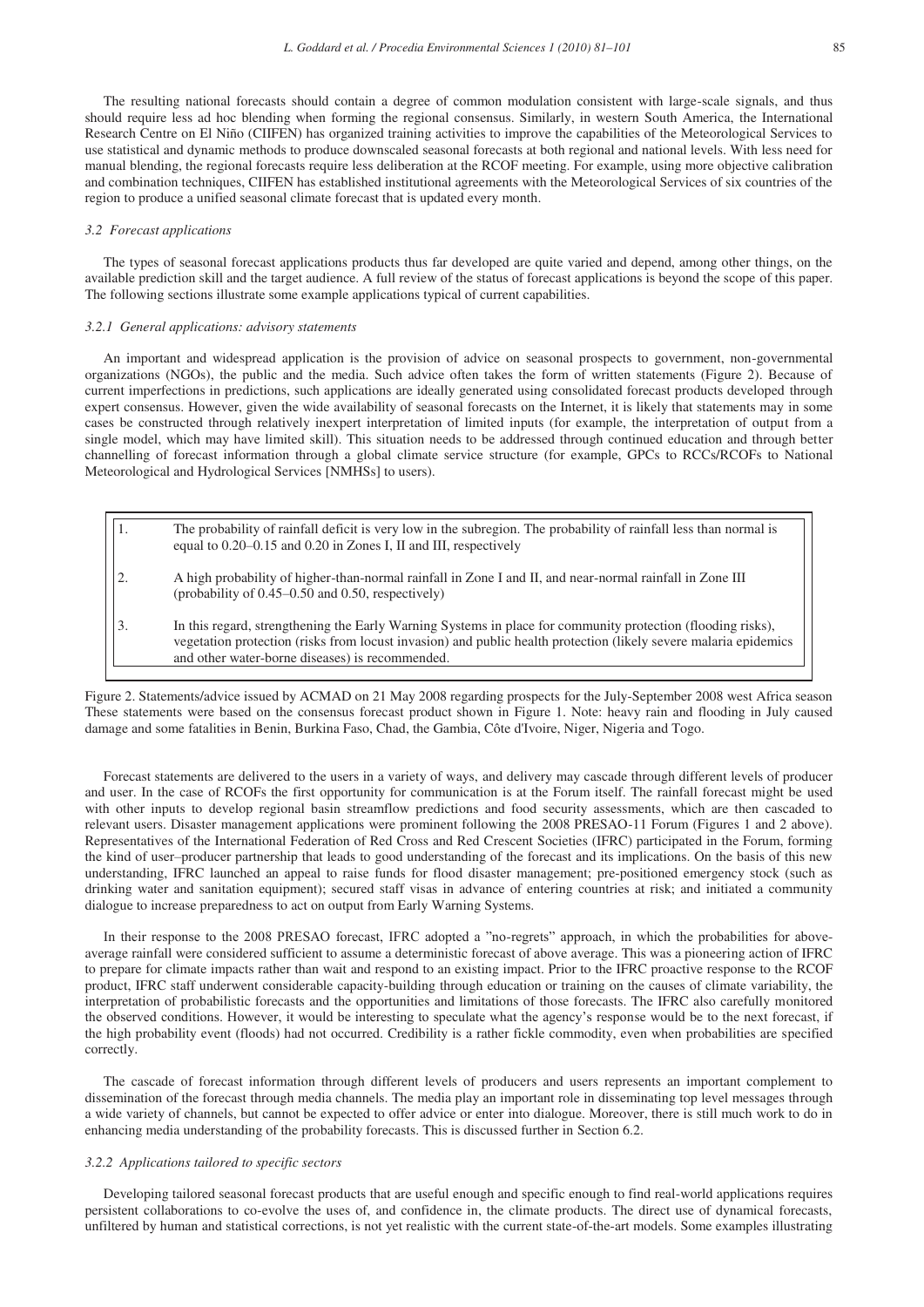#### *3.2.2.1 Water resource management examples*

Being less sensitive compared to many other applications and to some types of seasonal prediction errors, predictions of reservoir inflow represent something of an opportunity for applications. For large catchments (covering several model gridpoints), sensitivity to modest position errors in predicted rainfall anomalies is less critical than, for example, in some agricultural applications where local detail may be required. If the predictand of interest is total inflow over a long period (say, a 4- or 5-month rainfall season), the sensitivity to modest temporal errors is also reduced. In addition, for older reservoirs, long historical records of inflow are often available allowing relationships between predicted rainfall and observed inflow to be developed and used to make real-time predictions of inflow.

A notable example of the use of model-based climate predictions in reservoir management has been documented by Georgakakos et al. [30] for the northern California region. The Integrated Forecast and Reservoir Management (INFORM) project aims to directly integrate ensemble forecasts from the United States National Centers for Environmental Prediction Global Forecast System and Climate Forecast System into decision-making tools already used by federal and state managers of some of the region's largest reservoirs. The same team has developed similar tools and evaluations on the Nile [31] and in Panama [32] in service of a number of very different decision-making environments.

In the Philippines, efforts by IRI in partnership with the National Water Resources Board (NWRB) and the national meteorological service, Philippine Atmospheric Geophysical and Astronomical Services Administration (PAGASA), have led to the integration of seasonal climate forecasts of reservoir inflow into a water allocation model for the Angat Reservoir. Angat provides 97 per cent of the water supply for metro Manila, irrigation water for rice and hydropower. Seasonal forecasts help decision-makers at the NWRB to better assess options for distributing water across these multiple uses. While PAGASA had already been providing general precipitation forecast information to NWRB, this effort helped PAGASA build the capacity to use statistical downscaling techniques to produce seasonal forecasts of reservoir inflow. The existing NWRB reservoir model was revised to include these forecasts, with an interface that enables users to visualize the uncertainty of projected inflow for a given set of water allocations [33].

Objective seasonal reservoir prediction systems based on dynamical model predictions have also been developed for west Africa. Meteo France has developed a system to predict flow in the Senegal River. The system is used in management of the Manantali dam in Mali [34]. Improved management from application of the prediction system has optimized hydroelectricity generation and also enabled a guarantee that artificial flooding for flood recession farming can be achieved in three out of four years (compared to once in five years if no forecast information is used). The Meteorological Office Hadley Centre, working with the Volta River Authority, has developed a system to predict water volume inflow into Lake Volta, Ghana. The predictions are used to aid management of hydroelectricity generation at the plant at Akosombo, which provides approximately 50 per cent of Ghana's electricity [35].

Full integration of the climate forecasts with other information impacting on decision strategies is not easily won. Without collaborative involvement of climate scientists and decision-makers in developing the management tools, there is a danger that tailored forecasts become no more than an elaboration of the original seasonal climate forecast, leaving the user little better off in understanding how to actually apply the information. The INFORM project has involved years of development of both the reservoir management tools and the technologies to obtain and incorporate climate forecasts in the operational setting. More importantly, it has required years of collaboration between the researchers and reservoir managers to define the working constraints and procedures that such a system would need before being used operationally. At this time, the INFORM system is functioning in an operational mode in parallel with the existing decision-making procedures so that the decision-making agencies can themselves determine whether the system is safe and beneficial. There is a need to share experience more widely to help bring a fully integrated approach to the various developing applications in this sector.

# *3.2.2.2 Agricultural decision-making example*

The International Research Centre on El Niño implemented a geographic information system for western South America that can incorporate seasonal forecasts as a layer of information relevant to dynamic risk of several regional crops types (Figure 3). The agricultural decision tool addresses the vulnerability of designated crops spatially according to the area of intervention of every country. Additional information was added such as layers of exposure to different climate hazard levels. Resiliency levels were estimated on social, economic, political and institutional parameters; land use characterization; and water retention capacity, including topography and texture, among other factors.

The combination of various information layers allows estimation of vulnerability of specific crops, and the influence of each layer can be weighted according to the region and crop in order to assemble dynamic layers from seasonal forecasts of precipitation and maximum and minimum temperatures. This allows dynamic agro-climatic risk maps to be generated for each crop. The system has been validated in every country in close coordination with expert teams from the NMHSs. Finally, the tool is able to generate maps which are updated following every forecast providing three-month risk scenarios and if monthly climate forecasts are available, every one or two months. Users can visualize the vulnerability layer, forecast layer and the associated risk for the next season represented in a simple colour scale display next to the map. The system is available through http://ac.ciifen-int.org/sig-agroclimatico/ and is becoming operational in each NMHS in western South America.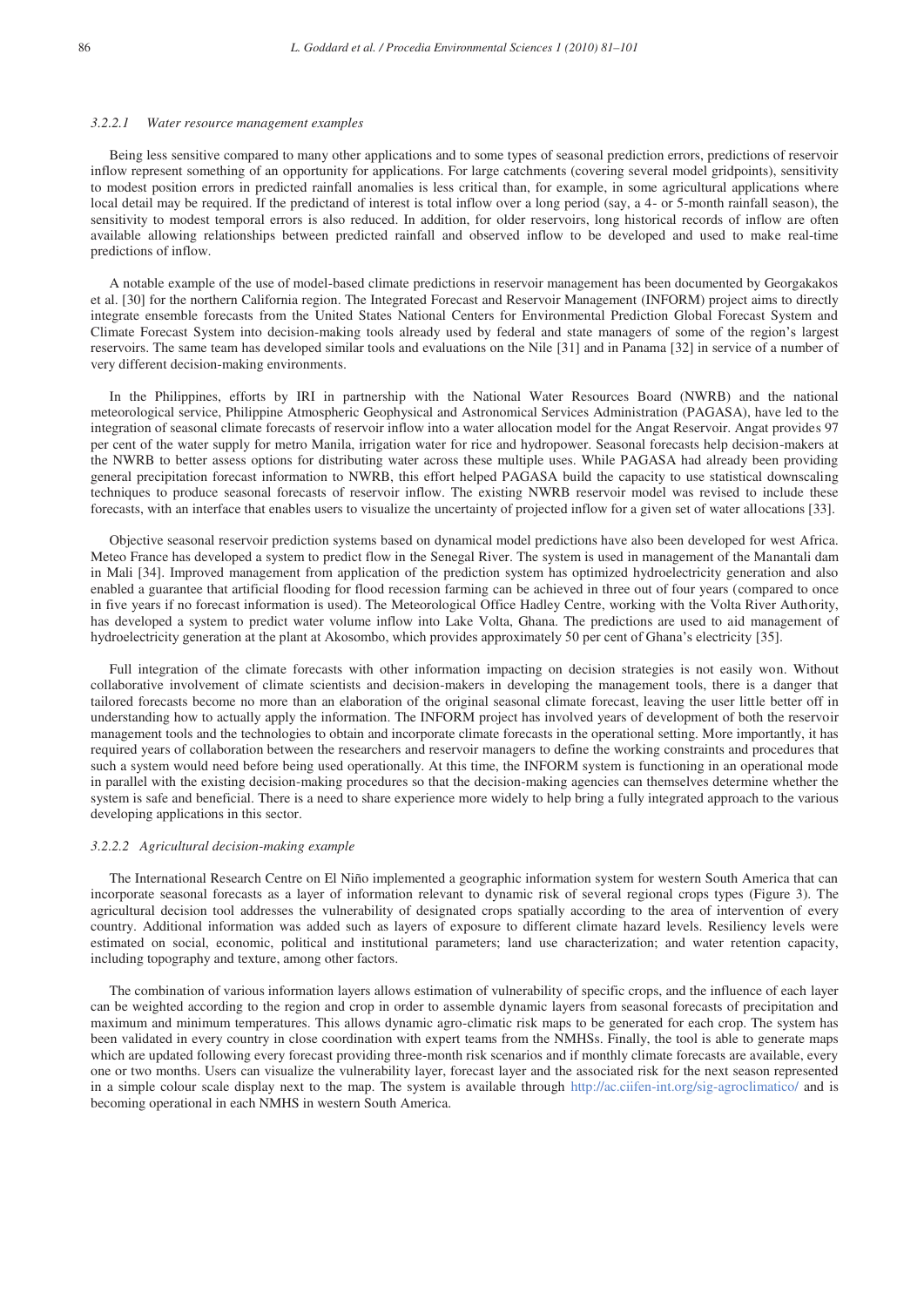

Figure 3. Dynamic Climate–Agriculture Risk Maps generated on the basis of seasonal forecasts for pilot areas in six countries in western South America

# *3.2.2.3 Health – malaria example*

Of the current applications in the health sector, malaria prediction in Africa is probably the best developed, although still fairly rudimentary. In malaria-prone regions, incidence is positively correlated with seasonal rainfall totals. Thomson et al. [24] demonstrated the potential for using dynamical seasonal predictions to predict malaria incidence in Southern Africa. Three centres participating in the European Union project DEMETER – the Met Office, the European Centre for Medium-Range Weather Forecasts (ECMWF) and Meteo France – demonstrated that ensemble mean November-February rainfall anomalies from three dynamical models show spatial distributions that are very similar to observed distributions when composited for the five years with highest malaria incidence and the five years with lowest incidence. Multi-model output from the three centres – constituting the EURO-SIP multi-model – has since been used as input to Malaria Outlook Forums in Botswana. Together with careful monitoring of the population immunity, the environment and the climate, the climate forecasts are the basis of a Malaria Early Warning System, and have been used effectively by the Ministry of Health-Botswana, in coordination with district authorities, the World Health Organization and regional NGOs.

# *3.2.2.4 Other sectors*

Climate information and forecasts are being used to help forecast fire activity in peatland areas of Central Kalimantan, Indonesia. Research by IRI, Bogor Agriculture University and CARE Indonesia revealed that rainfall during the June-October dry season – when most fires are started – is critical in determining the severity of fire activity. A simple statistical forecast using the observed NINO4 sea-surface temperature index can provide decision-makers with 1–2 months early warning of the likely severity of the fire season. Forecasts of NINO4 can increase lead time further. The government of Central Kalimantan province has recognized the potential to use this seasonal forecast to take early action to help reduce fire activity in high-risk years, and a 2008 regulation on fire incorporated the use of this early warning system to help determine when burning to clear land would be too risky [36].

Additional examples from other sectors include the direct use of dynamical models in seasonal prediction of tropical storm activity [37][38], which is potentially of great value to the insurance sector. Predictions of crop yield have also been the subject of much research interest (for example, *Tellus* 57A, DEMETER special issue). However, experience from the user viewpoint is currently very limited.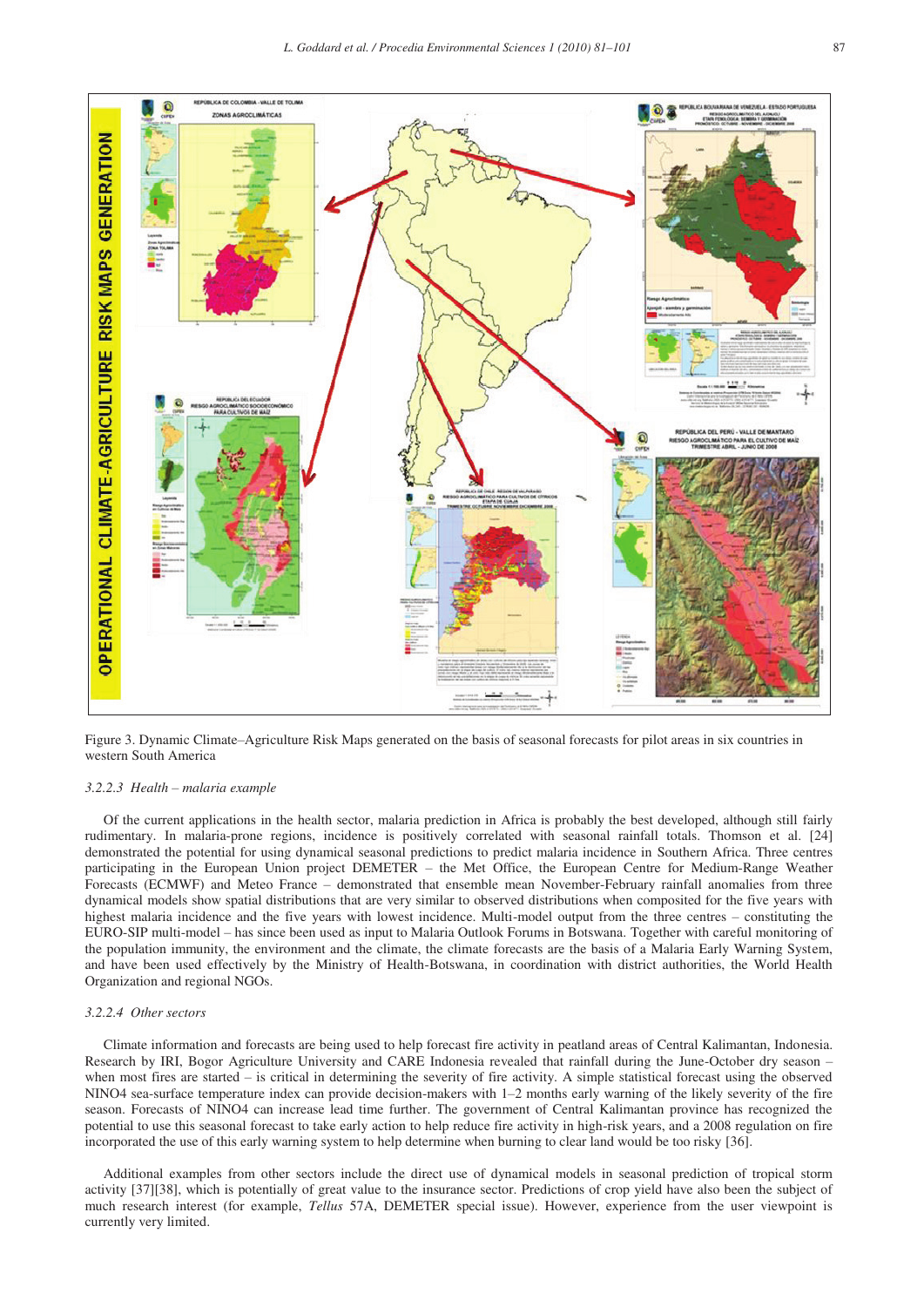#### **4. Gaps between the provision of climate information and its use**

Seasonal forecasts are more widely available than they were 10 years ago, and the dialogue between producers of information, researchers and different categories of decision-makers has been enhanced by the Regional Climate Outlook Forums. However, gaps still exist between information provided and information desired. Providers of information do not always understand the users' needs or that the seasonal predictions may not be understood by their possible users. Providers of information also may not understand the kinds of information that decision-makers can act on or appreciate the organizational and decision-making contexts in which potential users operate. Decision-makers need to be made aware of the opportunities and limitations of the information being offered and have credible demonstration of use and benefit. In addition, those who would use the information should be made aware that some of the desired forecast information may not be scientifically feasible at this time, or ever, due to limitations in prediction tools or the inherent uncertainty in the climate system. This awareness on all sides of seasonal climate forecasts requires continuous and receptive dialogue, as well as continued effort on all sides to improve the provision and use of the forecast information.

The common or perceived gaps between provision of climate information and its use primarily concern:

- (a) A lack of the spatial, temporal and element specificity, given the typical format of seasonal totals, applicable to relatively large areas, for just mean temperature and rainfall totals;
- (b) The way in which information is communicated, such as timing, content, phrasing or language, and even the means of delivery, all of which can influence the effectiveness of uptake.

# (See http://www.bom.gov.au/climate/pi-cpp/training/nms/Criticism\_SCO Comments. doc.)

As a consequence, in recent years, much research also has been devoted to developing assessment methods to identify, foster and design improved and sustained connections and services linking the climate community with users. The aim of these efforts has been to support and advance the co-discovery and co-evolution of climate services and applications [39]. Recent efforts have centred around the concepts of climate services and decision support, which from the climate information producers' side is now understood to be a threefold process: first, involvement of the generation of useful climate information and predictions; second, translation of that information into forms useful for decision-makers; and third, dissemination and communication of the results [3]. All three of these processes require regular and intense collaboration with the potential users and decision-makers, if the decision supports are to be successful and are to provide better understanding of decision-making and the human dimensions of uses of climate information. These issues are expanded below with some strategies for improvement.

# *4.1 Spatial and temporal scale*

The skill of Global Climate Model (GCM)-based seasonal climate forecasts tends to increase with increasing spatial aggregation relative to a single GCM grid cell [40]. For example, over North-east Brazil, where regional predictability is uniformly high, forecast accuracy was shown to decease for smaller averaging regions. Interpretation of a grid box as representing a single station within it reduces skill further. This should be expected as local realization of weather and climate averages out on the larger scale. Locally specific information therefore has greater uncertainty. One option is translation of larger-scale forecasts to local scale, done either statistically or dynamically, that appropriately considers how the quantitative information, particularly its uncertainty, changes at that scale and at that particular location. Of course, such detailed information also requires sufficient observational records in order to be meaningful.

The temporal resolution of seasonal forecasts is mostly a 3-month seasonal mean. Often decision-makers are more concerned with a particular month or how the characteristics of the weather within the seasonal climate, such as dry spells, start of the rainy season or hot/cold spells may be different in the coming season. It is the change in characteristics – changing persistence or magnitude of weather events – that leads to the seasonal mean variability. There is encouraging research to suggest that this may be possible in some cases; for example, Robertson et al. [41] find that the frequency of rainfall within a season exhibits higher predictability than the seasonal total rainfall. Similarly, Lo et al. [42] find a strong ENSO influence on the start of the northern Australian wet season, which is an important decision variable for the cattle industry. However, information on higher temporal characteristics of the seasonal climate is not routinely provided by forecast providers. Yet, for some regions the Madden–Julian Oscillation (MJO)-based forecasts are showing considerable promise at this intra-seasonal timescale [43]. These are examples of tailored products most appropriately developed by regional or national climate centres in collaboration with local users and decision-makers.

Dynamical or statistical models can be employed to downscale the coarse output of global climate prediction models spatially and temporally to meet the needs for local information. Some examples can be found in the special issue of *Tellus* (2005) and by Sun et al. [44][45]. A clear benefit of dynamical downscaling over statistical downscaling has yet to be demonstrated, although dynamical downscaling experiments can reveal more information about processes of the climate and its variability. Regardless of the downscaling approach, it is necessary to demonstrate and document the ability to predict climate at scales relevant to applications or decisions, such as local values of temperature and precipitation and/or the temporal characteristics of the seasonal climate variables in the specific instances. It is also important to document to what extent prediction quality is improved or degraded relative to the coarser input; higher resolution information does not necessarily guarantee improved quality of the information. In other words, interpretation of large-scale predictions to local scale involves considerably more than blind use of models. Care must be exercised when developing such information. Some detail may never be possible to predict. Users must find ways of getting the most out of the level of predicted detail that is feasible – just as producers should strive to increase reliable detail where possible.

Regional Climate Outlook Forums can play a significant role in closing this gap by motivating participating countries to improve national capacity for seasonal forecasts, including downscaling. A better climate service for decision-making must ensure that NMHSs be able to respond to local users, often by providing locally relevant information. Applications that draw on such information encourage the private sector, government and other stakeholders to invest in the improvement of the forecast capacities.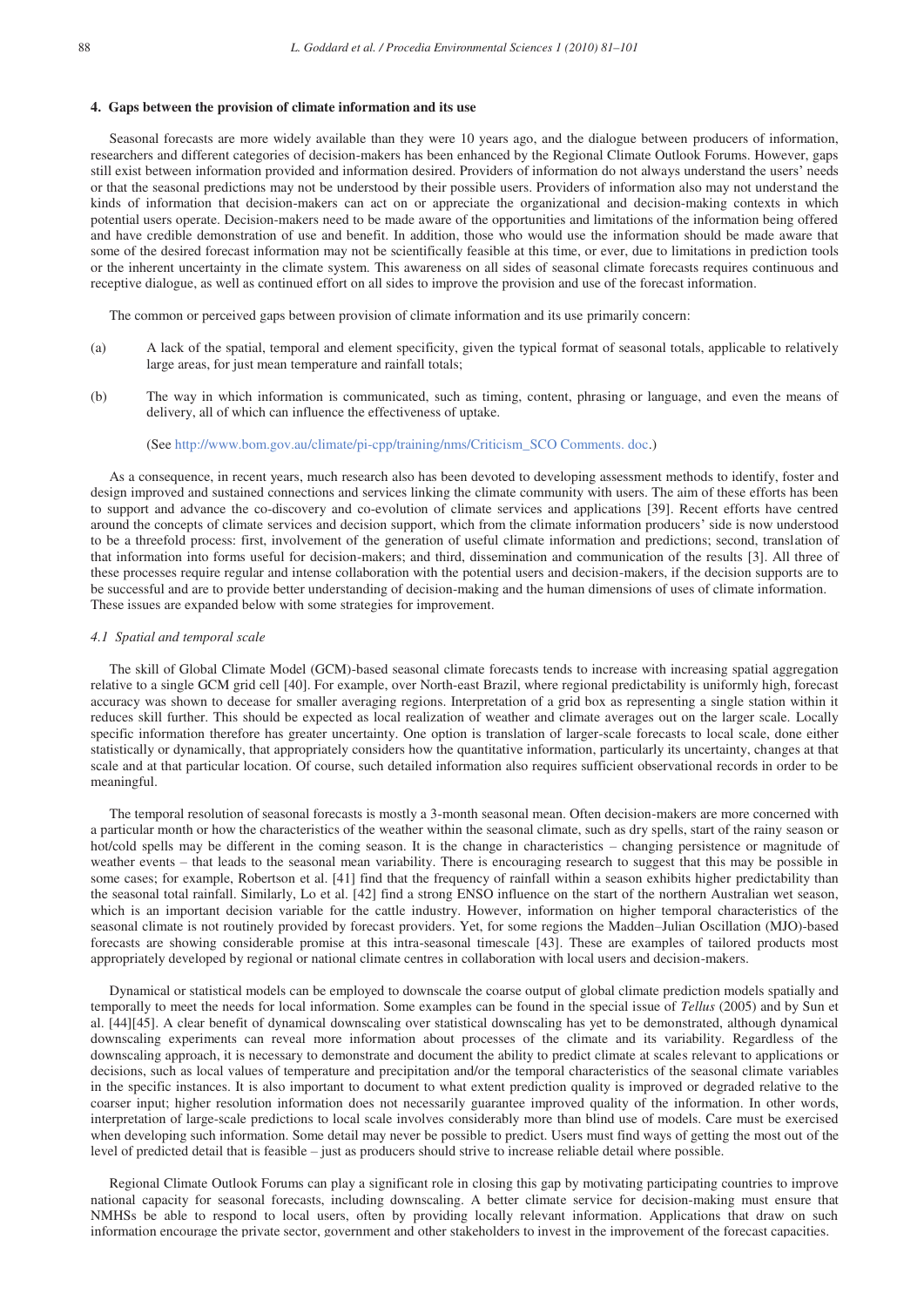#### *4.2 Forecast variables and their specificity*

Seasonal forecasts are typically provided as probabilistic outlooks for precipitation totals and monthly mean temperature, and these variables have been cited as useful indicators in many applications. However, decision-makers often desire more detailed prediction information as described above (number of warm days, rainy days, onset date, length of season, possible long dry spell within the season and locally specific information). Decision-makers may also require prediction of environmental variables impacted by climate variability that are connected more directly to climate risk and resource management, such as streamflow, crop yield and mosquito distributions. In addition to being variables that may not be included in dynamical models, they span a range of space and timescales: streamflow is an integrator of many rain events (in time and space) and hence tends to strengthen a signal; the date of the last or first frost is very local and a weather event that will be very difficult to forecast; many extreme events are sub-gridscale and very challenging; crop yields and mosquito distributions are influenced by non-climate effects and are sensitive to starting conditions. The prediction of seasonal climate-related variables that are closer to many aspects of applications problems are being actively researched. Also, programs are being develop by different centres (for example, the PRESAO-SG at ACMAD) to use available science and data to produce forecasts for these elements.

No forecast is complete without a description of its uncertainty. Due to imperfect dynamical models and inherent unpredictability of the land surface–ocean–atmosphere continuum, climate forecasts are necessarily probabilistic. Uncertainties generally increase with forecast lead time and vary with weather situation and location. The methods of generating the forecast probabilities vary among producers. If the dynamical models (note that statistical predictions typically provide an estimate of uncertainty that is determined by training the prediction on past data. Careful attention is required to make sure that such hindcasts of even statistical models are generated independently of the prediction target(s)) were perfect, and, for example, 70 per cent of the ensemble members had warmer than average temperature, it would be possible to forecast a 70 per cent chance that it will be warmer than average. However, models are not perfect, and calibration of model probabilities based on past probabilistic performance is often required to produce reliable probabilities [46][47]. Reliability is one desirable attribute of probabilistic forecasts [48]. In view of the preceding example, for a reliable forecast, over a large number of cases predicting a 70 per cent likelihood for a warmer-than-average season, it should turn out to be warmer than average in 70 per cent of those cases.

To help users appreciate the necessarily probabilistic nature of seasonal climate forecasts, the forecasts should:

- (a) Be accompanied by performance statistics of the previous forecasts (or hindcasts);
- (b) Be tailored to the needs of RCCs and RCOFs and National Centres for Ocean Forecasting (NCOFs) who may add further regional or national tailoring before delivery by extension services to local users such as individual farmers in local language and including local knowledge whenever possible.

The temptation to interpret a probabilistic forecast deterministically, or as an answer with no uncertainty, is to be avoided. Government or private sector decision-makers always work with risk and uncertainty; uncertainty is part of the decision-making process. Risk, by definition, is probabilistic. Furthermore, even if a precise deterministic forecast could be issued, it would not necessarily result in a correct decision.

#### *4.3 Communication*

Making quantitative and intelligent use of probability forecasts requires an effective chain of communication between information providers and users. As discussed above, forecasts must be presented probabilistically. But are they perceived as such by local users? Do users assimilate this probabilistic information easily? Where the level of climate literacy is low, the potential for misinterpretation and inappropriate use of the forecast is likely to be high. If the climate information is not provided and communicated adequately, the whole system is ineffective, and to some extent useless or damaging.

Language, phrasing or context is often an impediment to proper interpretation of climate information. Often translation could be made by equating the likely climate shifts in terms of environmental indicators. Evidence of the use of indigenous forecasting methods to predict seasonal climate variations have been discovered in several regions [49]. Different communities may use different indicators such as observations of clouds; wind or lightning; behaviour of livestock, wildlife or local flora; or even the appearance of certain stars [50]. Unfortunately, few studies have been done to connect the physical climate system to these environmental indicators, making it difficult for climate scientists to capitalize on the possible connections. Beyond tradition, indigenous climate forecasting has been appealing because it is made for tailored elements and focuses on those crucial elements needed by the community (for example onset, length of the season, timing of the rains) at the desired spatial resolution and provided in the understood local language.

Even if indigenous forecasts are not competing, technical jargon may compromise the value of the forecast for applications. For example, the terms "normal," "average," and "climatology" are used too casually [51]. Efforts are made by producers to use clear and simple language, for example, by including a summary for non-technical users and explaining the main factors and forecast tools. In some cases a glossary may provided to explain terminology. (See: some cases a glossary may provided to explain terminology. (See: http://www.cpc.ncep.noaa.gov/products/predictions/90day/seasglossary.html.) Such details are also available within the process of RCOF/NCOF to those who can attend. However, this supplementary information is often insufficient or inaccessible to users in remote areas with little access to modern IT facilities.

Many would-be users of climate forecast information rely on the radio. This again emphasizes the importance of a well formed, and well informed, chain of communication. In one example of providing forecasts over the radio, new and easy-to-use technology (RANET system) was introduced in 2000 for dissemination of forecasts through an organized system to local communities in local language. RANET is a collaborative effort of ACMAD, NOAA, many National Hydrometeorological Services, non-government organizations, and communities. These varied partners come together to make weather, water, and climate information available to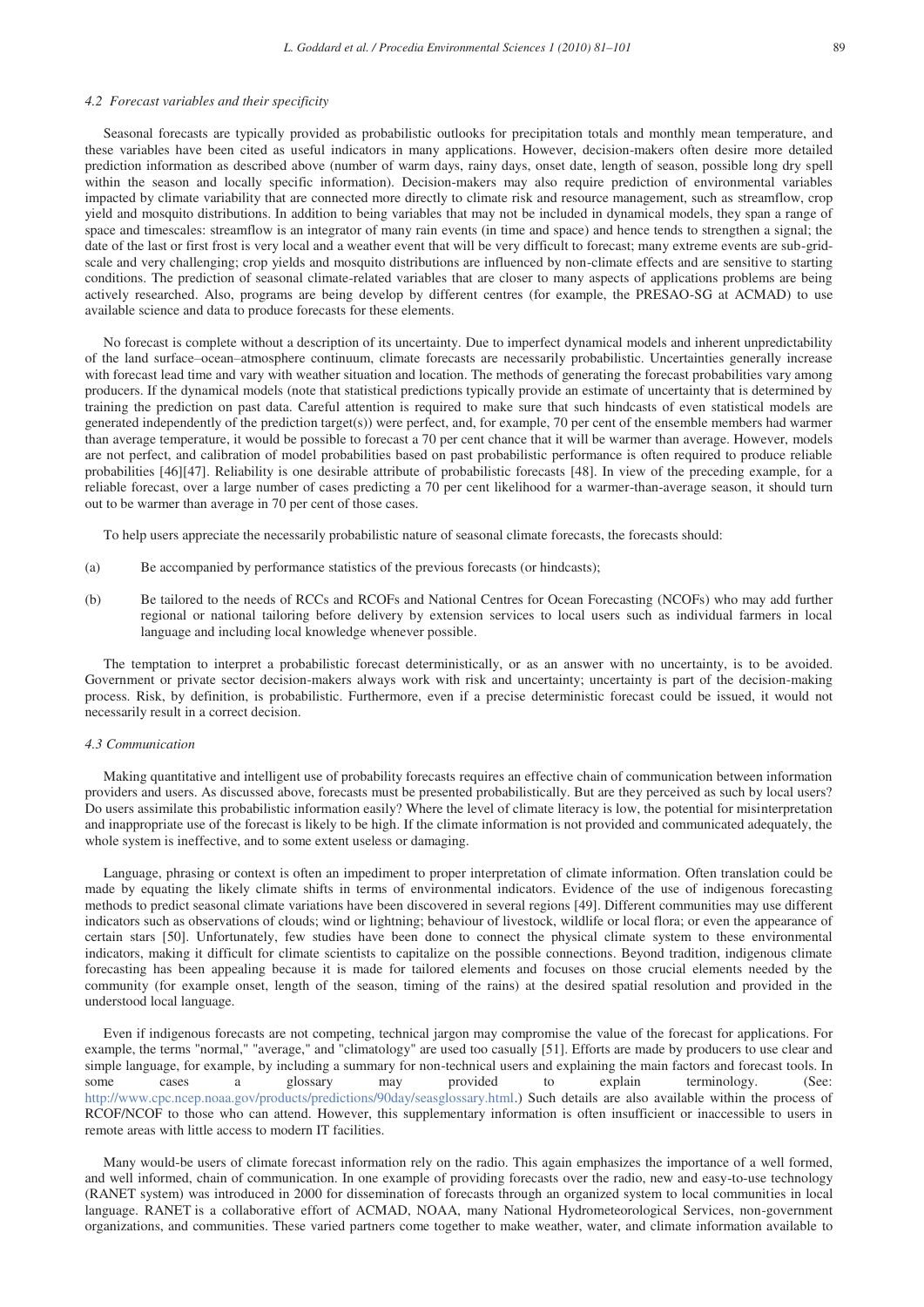communications technology such as EUMETcast from the European Organisation for the Exploitation of Meteorological Satellites (EUMETSAT), are being implemented and tested for dissemination of climate information. However, there is still considerable need to improve the effectiveness of communication of the climate information, by using multiple channels, including press, cellular phones, satellite television and the Internet. Some alliances with local media, who may be open to broadcasting seasonal predictions free of charge, have been positive. Such alliances require coordination, but they can then ensure sustainability of information delivery.

The interaction between providers and users has been historically low within the NMHSs and in the scientific climate community. Along the chain of information, the RCOFs play an essential role in bridging the communication gap. The RCOFs and NCOFs can provide a venue for the NMHSs to build strategic alliances that can sustain an interaction with the key stakeholders. Such alliances are especially important in cases where such outreach cannot be supported within the NMHSs. The private sector and the media must also assume responsibility and become part of long-term solutions, avoiding the tendency to focus on climate information only when disasters occur.

Clearly, the media also play a key role in the climate information chain. In many RCOFs, media professionals are major partners in the discussions with both researchers/producers and users. (See also Section 5.) Examples of media misinterpretation abound and can result from genuine misunderstanding or from a desire for eye-catching headlines. For example, a prediction by the Meteorological Office (United Kingdom) of a 2 in 3 chance of below-median (1971–2000) European temperatures for winter 2005– 2006 [27] was widely interpreted by the United Kingdom media as implying a very cold winter – even though the forecast itself contained no information on severity (for the United Kingdom, two-category precision was the best that prediction skill would allow). To alleviate the risk of media misinterpretation, many forecast centres employ media experts in the crafting of the forecast statement, following the reasoning that – as headlines will be written – it is better that the forecasters (rather than journalists) make the first draft. Press briefings are also used by many centres to help convey the correct message to the media. While it is helpful to train the media regarding seasonal climate forecasts, such forecasts do not often make for exciting headlines. Thus, the main goal with respect to the media should be to ensure, at the least, that they understand the best that science can do about seasonal forecasts, and the dangers of the miscommunication of that information.

# *4.4 ENSO as a case study*

El Niño is used here as a case study to demonstrate the degree of evolution in climate information systems. Although El Niño 1997/1998, was an extraordinary event and the prediction was successfully done before the middle of 1997, many countries did not react or take the necessary actions to cope with the expected climate impacts. One of the main reasons for this was the multiple sources of information. Within western South America, official statements from the national level were ignored by the media and more attention was given to the global agencies. However, while the global statement indicated the evolution of El Niño, the manifestation of El Niño through climate impacts were not evident in much of north-western South America until very late 1997 due mainly to the seasonal cycle. The lack of confidence in the national institutions plus the chaotic dissemination of information from multiple, and often non-qualified, sources led some governments to ignore the best ENSO prediction to date. By the time that El Niño climate impacts were manifest, several Latin American countries were effectively taken by surprise and impacted negatively due to limited planning.

Ten years after the El Niño 1997/1998, the climate information management regarding ENSO has become critical. When the media, governments and users are informed about ENSO, however, they retain a fixed idea of the 1997/1998 impacts, without possibility of variation. In the first decade of the twenty-first century, moderate to weak ENSO events have not led to the same dramatic impacts at the local level in western South America that were experienced in 1997/1998. Although the climate forecasts have been consistent with that outcome, the final result is that ENSO predictions are becoming useless in some countries due to the disconnect between Niño Region 3.4 evolution and the expectation of local ENSO effects in each country. The International Research Centre on El Niño supported a survey in Latin America about what ENSO is for each country. The finding was that the number of ENSO definitions is close to the number of countries involved in the survey. One conclusion was that for Latin America, communicating just ENSO as a forecast can be a particularly ambiguous and confusing way to communicate climate information. Several countries are now more concerned with improving their capacity to consider the wider range of factors that can influence the climate forecasts over the region and concentrating more effort on communicating those forecasts.

#### **5. Techniques for increasing the value of climate forecast information**

As discussed in the previous section, several gaps exist between the information typically provided in seasonal forecasts and that needed for climate risk management and decision-making. Some of these gaps can be addressed by the scientific community, which includes climate and sectoral specialists. Others must be addressed by the larger integrated process that enables actions to be taken and realized in the presence of forecasts of the climate and its impacts.

# *5.1 Technical efforts*

#### *5.1.1 Translating climate forecasts into more relevant variables*

Operational climate risk management requires knowledge about the likely consequences of the climate. Variables of interest for decision-makers often differ from what climate forecasts routinely provide. Instead of seasonal rainfall forecasts, decision-makers often require quantities such as crop yields [52] or return on investment [53], provided probabilistically. Such probabilistic representation of decision variables helps risk managers to conduct rapid assessments of management options. In some cases, this might even mean bypassing climate forecasts and going straight to the decision-relevant variable, often by using several models. The term "model" here refers to any simplified representation of a system that enables the investigation of the properties of that system and allows prediction of future outcomes.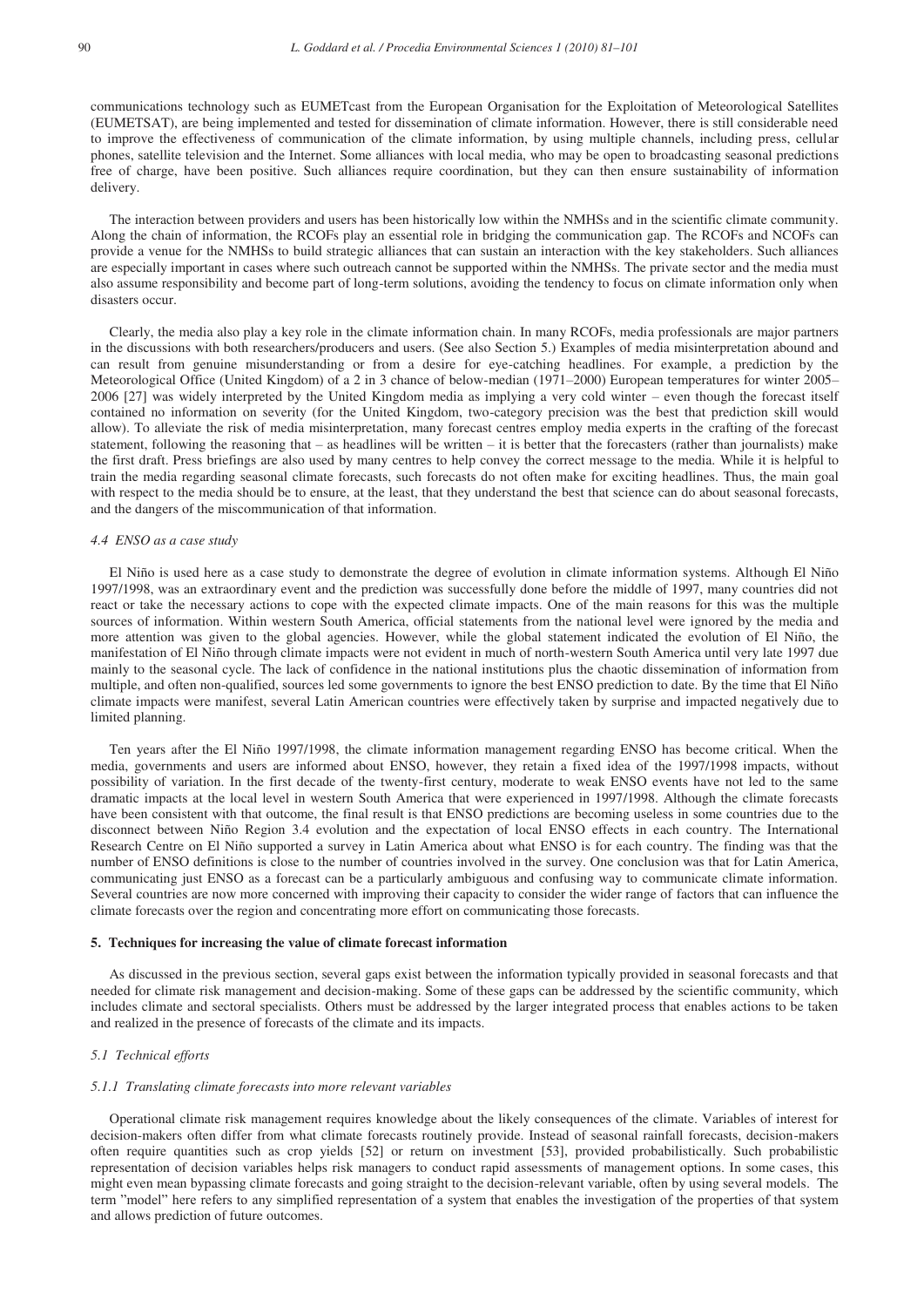In agriculture, modelling can be used to evaluate the efficacy of potential innovations (such as climate forecasts) at various levels of integration – from genetic engineering, to phenotype expression, to crop and cropping system management, to regional governance and policymaking. At the field to farm level, models are already used for operational risk management [54] and for the design of more resilient farm business [55], while they have also become indispensible in plant sciences to understand and predict the complexity of biological systems [56][57]. Likewise, public as well as private sector policy decisions are increasingly informed by the design of and output from simulation models [58][59][60] including the development of new insurance products [61][62]. Connecting agricultural models with climate models remains a substantial challenge for the use of General Circulation Models (GCMs) for operational risk management, but it is not insurmountable [63]. The most pressing issue that should be addressed is designing scientifically and statistically robust methods for providing GCM output at the appropriate spatial and temporal scales: while most agricultural models operate at a point scale using historical daily station data as input, GCM output is generally provided for large grid cells with vastly different attributes to the climate data for which the agricultural models were developed. In addition, methods that would readily allow one to obtain reliable probability distributions of forecast variables must be available. This is an essential condition before the information can be used by biophysical models. Although statistical tools exist for providing calibrated probabilistic information at the right scales [63][64], agreed protocols for implementation are lacking.

#### *5.1.2 Toolboxes*

Providing information probabilistically is absolutely essential for responsible forecast provision. This is emphasized in a WMO report [65] that explicitly states that only probabilistic forecast systems should be considered for risk management. The report lists four key forecast system attributes: a) consistency (whether the forecasts correspond with the forecaster's judgment); b) quality (whether the forecasts correspond with the observations consistent with its issuance); c) relevancy (whether what is forecast is of concern to the user); and d) value (whether the forecasts are/can be beneficial when used). Forecast quality, often referred to as "skill", encompasses a wide range of statistical properties and is an essential precondition before a forecast can become valuable. Because dynamical models contain notable deficiencies, the quality of dynamically based predictions can often be improved through the use of statistical post-processing. Freely available software such as the Climate Predictability Tool (CPT) (http://iri.columbia.edu/climate/tools/cpt) is one example of a toolbox that can spatially and probabilistically recalibrate predictions from a dynamical model, generally improving the quality of the prediction at a given spatial resolution. The CPT can also be used to produce statistical forecasts based on current or recent observed conditions that can serve as a comparison to the dynamical prediction. And the CPT can be used to statistically downscale coarse model predictions, assuming a sufficient history of observations exists at the desired scale.

# *5.1.3 Historical climate records as a tool for decision-making*

The analogue year approach – still often held as the benchmark to be beaten by GCM-based methods – has been successfully used in some regions based on a range of different climate indicators such as the Southern Oscillation Index (SOI) [25]; SST or Real-time Multivariate MJO predictions based on upper level wind; and outgoing long-wave radiation anomalies [43]. The advantage to such an approach is that the climate information consists of past observations, so the implications can be readily connected with decision models, and no supercomputer is needed. Some of the obvious problems include difficulties in dealing with short record length and low station density, particularly in developing countries. Non-stationarity due to decadal/multi-decadal climate variability and climate change can also severely limit the usefulness of analogue approaches.

# *5.2 Chain(s) of communication enabling the use of climate information*

Decision-making in sectors such as agriculture, health or natural resources consists of individual choices to which collective action at local level is often the appropriate response [66]. It takes place within specific social and institutional settings that provide the framework within which actions have to be taken. It also takes place within a global setting, where global and national policies influence choices and actions. Decision-makers require quantitative information to supplement their already existing empirical knowledge that is based on years of experience, expert judgment, insight and intuition. Hence, decision-making is highly contextspecific and scale-specific [67]. Climate science and forecasting might be able to add to this process, but it should never try to replace it.

The following discussion relates largely to decision-making in agriculture and resource management, two of the most climate sensitive sectors in our economy. While the lessons learned from these examples can be generalized, the sectoral context is critical for the success of the forecast. For illustration purposes, we retained this context.

Here we ask the question: why is the available climate information often not used and embraced by decision-makers? Lack of "ownership" of the information by the intended end-users is clearly one issue and has led to a growing acceptance among climate scientists that they must move out of their disciplinary confines and engage in a process of continued, shared learning and joint problem solving [68][69].

More efficient and effective policies would, at least in principle, result from common approaches and technologies, and would provide decision-makers at all levels and scales (from farm and agribusiness to policy) with more objective, faster and lower-cost information. All stakeholder groups could then objectively compare options, evaluate choices and assess policy or management consequences. Analytical approaches, such as systems modelling, facilitate this process and help stakeholders to identify and choose between inevitable trade-offs along the path to sustainable development [70] .

Cash et al. [71] and Cash and Buizer [72] argue that translating climate information into real life action requires three essential components – salience, credibility and legitimacy. Salience relates to the perceived relevance of climate information: does the system provide information that these users think they need, in a form and at a time that they can use it? Credibility addresses the perceived technical quality of information: does the system provide information that is perceived to be valid, accurate, tested, or, more generally, at least as likely to be "true" as alternative views? Legitimacy concerns the perception that the system has the interests of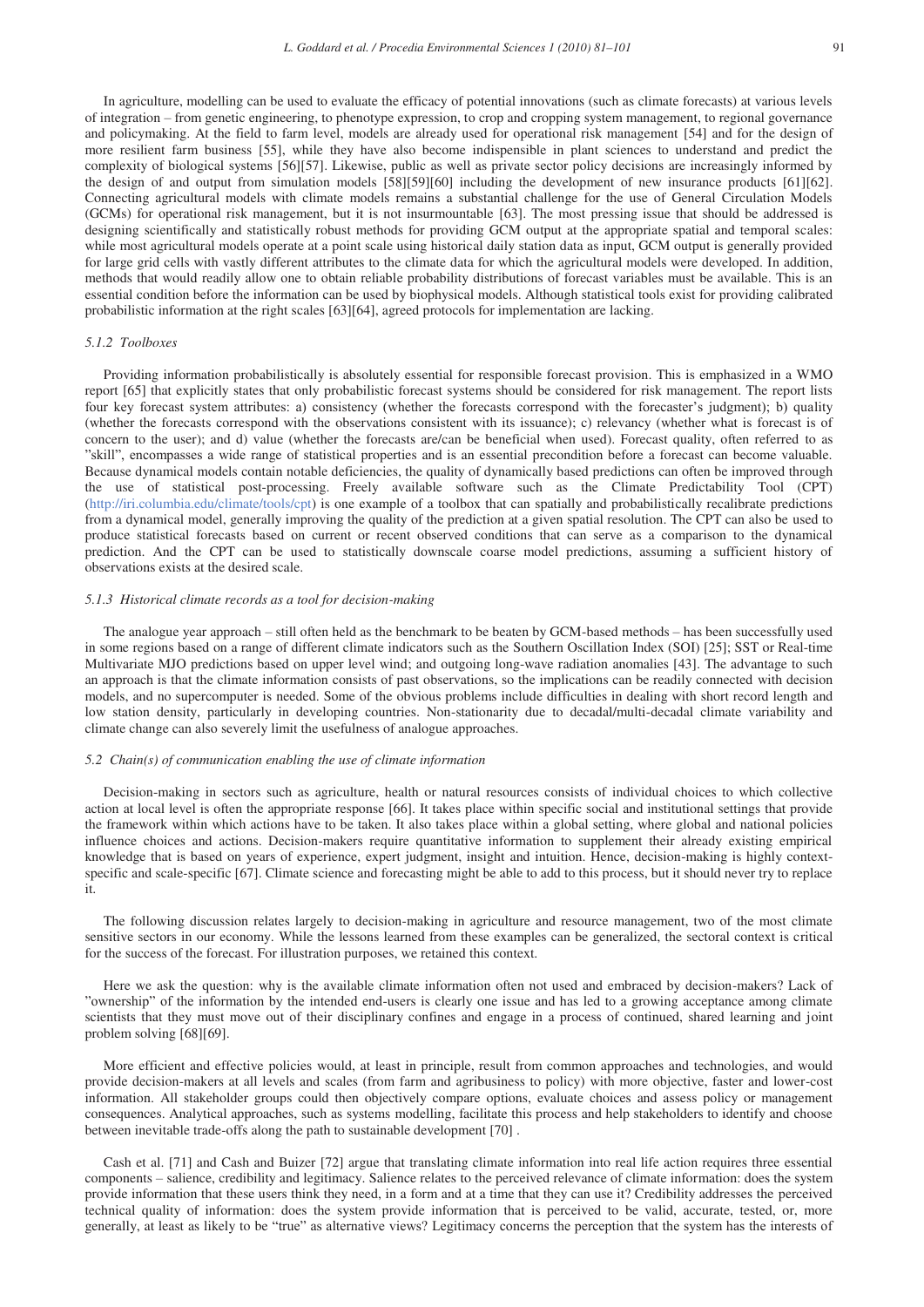Decision-makers usually manage risk holistically and often intuitively [73][74], while climate science tends to provide specific, detailed and generally technical information. This can create a perceived lack of science relevance that can be overcome by embedding technological approaches within context-specific, multi-stakeholder dialogues. Such participatory processes can translate scientific information into real life action by paying attention to salience, credibility and legitimacy as proposed by Cash et al. [71]. They contain at least two critical elements that need to be reconciled:

- (a) A participatory process of negotiating, building trust and creating knowledge;
- (b) A solid scientific and technical basis that can be used for such knowledge creation.

So far much of the emphasis has been on the latter. We suggest taking a complementary approach: rather than using climate science as the starting point for this process (supply), we need to critically appraise stakeholders' problems or decisions and – in a participatory approach – jointly identify and outline the specific needs for trans-disciplinary scientific input. Through this process we can then better match technical options with socio-economically feasible solutions. Here we review some examples of these technologies and suggest ways how they are – or might be – applied.

#### *5.3 A human-centric approach to the definition of forecast value*

A forecast has no value unless someone uses the information, acts upon it and subsequently achieves a better outcome than they would have achieved otherwise [70]. This is quite different from the largely technical definitions of forecast quality that has so far dominated forecast assessments [48][65]. While it is important to establish forecast quality for the basic credibility of the scientific approach on which forecasts are based, the efforts necessary to estimate forecast value extend much beyond the climate science community. A real impact on decision-making requires a more human-centric definition. We therefore define "forecast value" as "the features or characteristics of a forecast product and/or forecast service that enables action and satisfies identified and agreed needs of the user community"*.* 

This definition, although it cannot be determined by the climate community alone, makes the concept of forecast value tangible and enables useful, meaningful and measurable improvements in climate science by:

- (a) Highlighting aspects of the forecast system that matter to users through a dialogue about the role and value of science in decision-making;
- (b) Enabling action on the feedback received from users by designing forecast products that comply with user requirements, making forecasts more relevant and useful for society;
- (c) Explicitly considering different relevant temporal and spatial scales when designing new forecast products.

A better understanding of the importance of the timing of climate information can affect its uptake. Providing climate information in forms, and at times, that support decisions requires significant understanding of the decisions that must be made and the way that climate information can enter those decisions. For example, one useful approach has been collaborative development of decision calendars [75][76] that identify regularly occurring moments when, predictably, existing or needed climate products would be of maximum use in, for example, decisions about sowing crops or releasing water from reservoirs. Developing such information requires persistent collaborations with the potential users, because the full range of ways that climate influences many management systems is poorly known; the producers of climate information need to learn the needs of the users, and the users need to learn the capabilities of the producers.

Howden et al. [77] suggest a reflective risk management loop that clearly articulates the type of information needed for successful change management in agriculture and natural ecosystems. At the centre of this loop are three interacting domains – environment; production; and norms and values. At each step a stakeholder dialogue ensures that the needs of these domains are aligned with the scientific knowledge to be created. The following steps form part of this loop:

- (1) Understand the existing system, and scope possible changes to values;
- (2) Identify likely core issues and decision criteria, and clarify who, what and when;
- (3) Assess (climate) impacts and trends, including the uncertainties;
- (4) Evaluate impacts;
- (5) Assess the adaptation options, and their broader consequences and links;
- (6) Design and evaluate implementation options.

In cases where the evaluation of the final step is positive, changes to the environment, to production practices or to the norms and values (which include policy) will be implemented and the loop starts again, this time with the modified system. In contrast, should the evaluation fail, no action takes place, but the loop continues.

Climate information is required for step 3, while step 5 determines the type of climate information that is needed for better risk management (for example, onset dates for the wet season). The following example used this framework.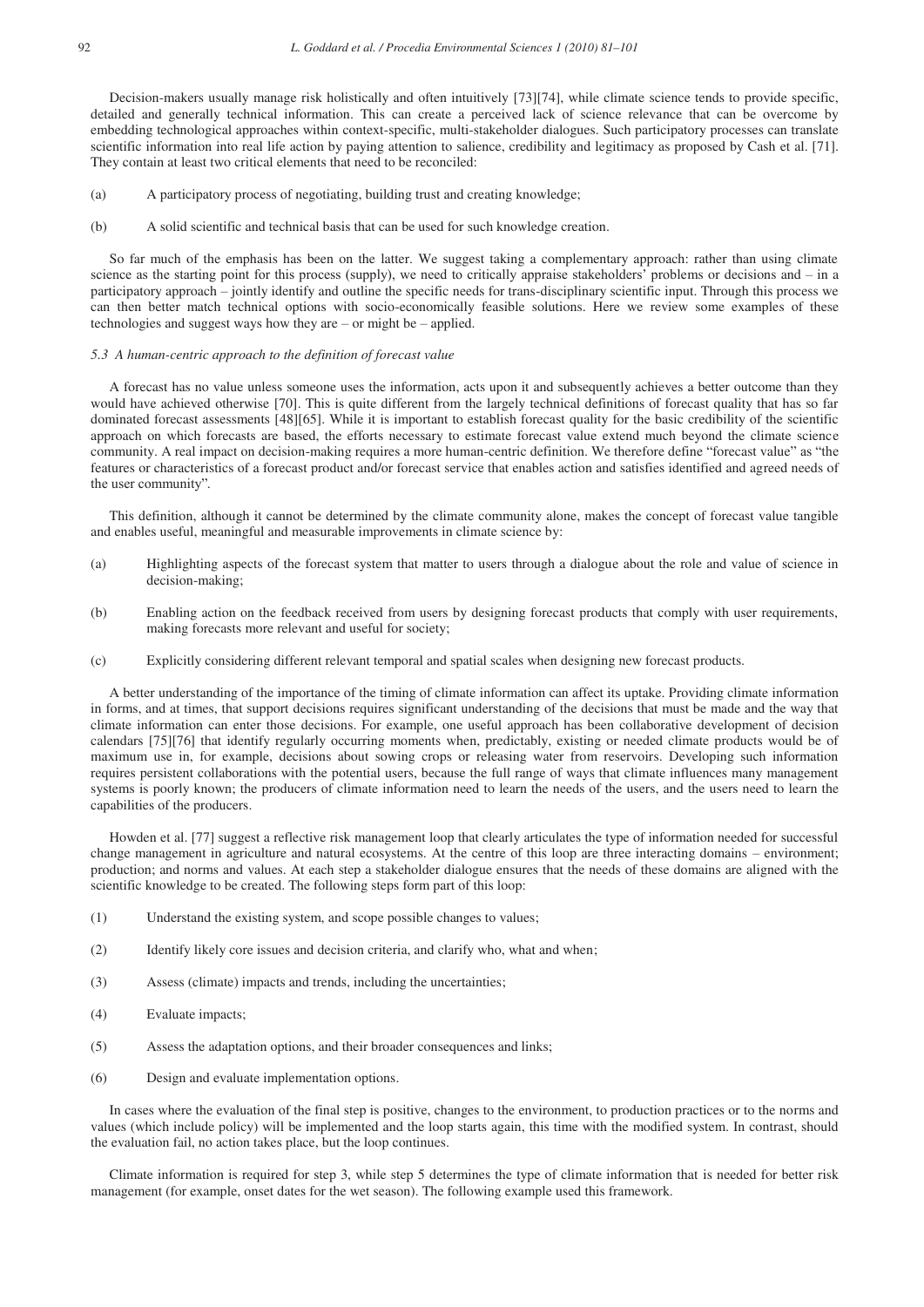Profitability of the cattle industry in northern Australia is directly related to the amount of live weight gain that can be achieved before early monsoonal rains make the transport and marketing of cattle impossible. Cattle producers therefore have to balance their decisions: selling stock too early results in lower weight and reduced profits, while waiting too long can prevent the selling of cattle altogether as access becomes impossible after a certain amount of rainfall. Until recently there was no reliable forecast that cattle producers could use to help in their decision-making. Existing forecasts of monsoon onset, based on meteorological definitions, are meaningless to them because the onset of the monsoon occurs long after the build-up of the wet season has started and transport routes have become impassable. This motivated Lo et al. [42] to develop an ENSO-based statistical forecast system that is tailored to the needs of the cattle industry in northern Australia. Their system probabilistically predicts the wet season onset date, defined on the accumulation of rainfall to a threshold determined in consultation with the cattle industry. Consistent with earlier studies, the interannual variability of the onset dates is shown to be well related to the immediately preceding July-August Southern Oscillation Index. The probability that onset will occur later than the climatological mean date is predicted using logistic regression. When assessed using cross-validated hindcasts, the skill of the predictions exceeds that of climatological forecasts in the majority of locations in northern Australia. At times of strong anomalies in the July-August SOI, the forecasts are reliably emphatic.

#### *5.4 The need for ongoing climate science and prediction research for improving the quality and value of climate information*

Efforts toward interpretation and tailoring of climate predictions can improve the quality and usability of the information, but much research and development are still needed on the development of models and observing systems that are essential to those forecasts. Not all possible sources of climate forecast skill have been identified or exploited. Even for those contributors that the scientific community recognizes as contributing to forecast skill, certain processes may be inadequately represented in models, or poorly understood through observations. Examples include land–biosphere–atmosphere interactions and the predictability due to the cryosphere in seasonal-to-interannual predictions. Modern climate forecast models strive to capture predictive influences from all these conditions [78][79] but forecast skills have grown only grudgingly [80][81]. Improvements in our ability to forecast ENSO and its impacts [82], along with whatever other long-lead predictability, less exploited climate modes may contribute, remain the focus of attempts to improve climate forecast skills at large scales. Improved models will be necessary to realize such improvements. Deficiencies in nearly all dynamical models in representing certain key physical processes, such as tropical convection and aspects of the tropical upper ocean dynamics, suggest strongly that room for improvement exists.

At still longer timescales, predictability is more difficult to come by. Recognition during the past decade of the comparable role of inter-decadal climate variability with seasonal to interannual variability in many areas of the globe has improved our understanding of climate variations overall. However, the difficulties of predicting climate beyond a year have thus far limited the predictive value of that recognition. The climate system is, for most part, too chaotic and internally variable to support most useful, longer-lead forecasts of climate variability with current technologies [83]. Again considerable research is required to develop models that appropriately capture the relevant processes and data assimilation systems that can incorporate the observed state of the climate system that is essential to initialize decadal scale predictions.

As an example of innovative research into the generation and improvement of the utility of climate predictions, methods for determining the quality and value of operational climate forecast products in very specific, and often local, applications and decisions have been developed [51]. These assessments not only address whether forecasts or other information are good enough for inclusion in decision-making but, because nearly all decisions already depend on imperfect information about a wide range of stressors and conflicts, also inform users about how much to trust or value the climate information relative to many other information types and sources. This latter step has been recognized as the more important aspect of climate information valuation in most real-world applications.

#### **6. Lessons learned**

This section provides a synthesis of lessons learned in RCOFs around the globe after the RCOF review process held in Arusha, United Republic of Tanzania, in November 2008 [84]. It is based on practical experiences in each region and sets up a good reference for further recommendations.

# *6.1 Learning about the users*

Regional Climate Outlook Forums provide face-to-face contact. A Forum is not a regular meeting; it is a mutual learning process where users learn about the nature, quality and value of forecasts, become better acquainted with terminology and, more importantly, understand the limitations of climate predictions. On the other side, forecast providers learn about user perception of their information such as their interpretation of a coloured map of the terciles. The Forums have provided the opportunity for the climate community to learn more about the users' profiles and with this knowledge, develop ways to tailor and communicate climate information. Language, native phraseology, ancestral climate knowledge, local culture and the intuition of the colour scales are all part of the elements used to better communicate [85].

Additionally, the RCOFs have allowed for the identification of key contacts, or relevant actors in the region, who have the capabilities to disseminate, share or transfer information to other contacts for a positive socio-economic effect. These contacts maximize dissemination efforts and reduce the risk that climate information goes unused within a decision-making process. Key contacts must include government officials who provide advice and/or ensure that climate forecasts reach the authority or decisionmaker. The list of key contacts should be a widely accessible document that is continuously checked and updated.

# *6.2 Involving the media*

Climate forecasts generally produce high expectations from the media. This situation could be good or bad depending on how a press conference, a personal interview or a newspaper report is handled. Even after several training workshops for journalists in some regions, the results may not be satisfactory. However, it has been demonstrated that efficiency and effectiveness can be obtained by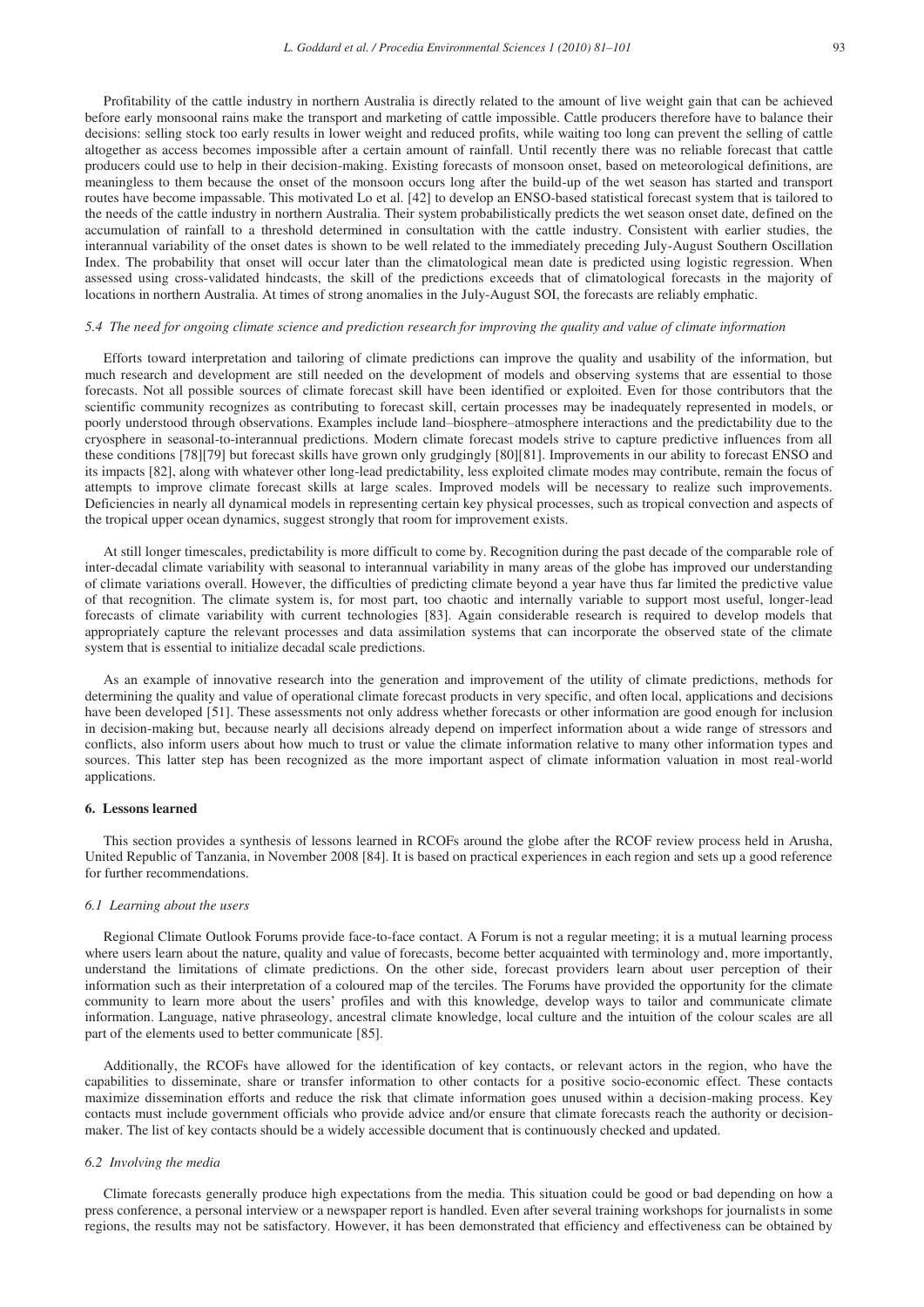sectoral specialists in the fields of water, agriculture, health, energy and disasters who are trained in the interpretation and applications of climate information, including both recent observations and predictions, as these experts are already communicating other types of information to users ( prices, markets and epidemics, for example).

Press, radio and TV require different formats to communicate the same forecast, and an additional effort to prepare and tailor products according to the interested medium can be of value.

Some RCOFs have included the media contacts as participants. They play the roles and responsibilities of key contacts and assist NMHSs with dissemination. Special media sessions have facilitated good communication in some RCOFs. This approach requires regularity and quality of climate forecast bulletins as well as the media interest, which usually comes from the relevance of the provided information for their audience [86].

Climate forecasts in some regions receive specific spaces in press, magazines and other media without any cost, an arrangement that provides more visibility to the information. In these cases, the media benefit is likely to have been demonstrated.

Press conferences could be the best or the worst way to disseminate climate information. Several regions have experienced the negative impact of an ill-handled press conference. The entire effort of producing the forecast, carefully reviewing the statement and other elements could be wasted with a single misstatement of the official spokesperson, generating instead misinformation and lack of credibility with the user community. Experience shows that it is best to disseminate an accurate statement of the forecast that can inform the media, but that is still concise, friendly and explicit.

# *6.3 Changing the language*

The best way to ensure a communication channel with users is to make the wording of forecasts simple. This requires an additional, but worthwhile, effort from climate information providers that usually helps to expand the user community. In such cases, some technical and complex details are omitted leading to an understandable message that can trigger a response from users. Good experiences have been noted in traditional communities where the climate information has been reworded using some native phraseology rather than technical jargon. The level of positive reception is evidenced by the further demand for regular information.

#### *6.4 Receiving and assimilating user feedback*

The connections along the chain of information are enhanced when the perceptions of users are integrated in the communication process. In some regions the RCOFs have been replicated as national outlook forums providing the space to receive the user feedback. An effective process involves listening to users' comments, analyzing them and then integrating them into the communication strategy. For example, CIIFEN receives positive reactions when users see some of their suggestions incorporated in climate bulletins. As a consequence, the relationship with users gets stronger and the use and communication of the climate information improves. Climate information providers should be flexible enough to make information available in different formats, wording and graphic design.

#### *6.5 Involving the private sector*

One of the best practices in the delivery of climate information to other users, such as the private sector, has been to transform their passive role as listeners into that of actors. This has been achieved when the users are requested to participate in the dissemination process. After understanding the potential benefits of climate forecasts, private sector partners become key actors. Funding required for sustainability is increasingly provided by the private sector, making their involvement very important in future climate information strategy, especially in developing countries.

#### *6.6 Getting positive responses from governments*

An important segment of users is composed of government authorities. At the national level, the NMHSs are important liaisons with relevant contacts with the government. Although it is not an easy process, the identification of experts who can advise authorities about the application of climate forecasts can be highly effective. The initial target for engaging governments may not be the top authorities (Ministers, for example); it will likely be their technical advisors. Involvement of national authorities from different sectors such as civil protection, planning, agriculture, health, energy, infrastructure, water resources, banking and finance and science and technology, among others, results in powerful connections that facilitate effective responses to climate information and services at the national level. A good practice to implement where possible is the invitation to participate in RCOFs via videoconference. Relevant authorities or decision-makers get involved, participate in discussions and gain access to RCOF conclusions at a very limited cost.

### *6.7 Customizing climate products*

Special bulletins for specific industries or sectors are a "best practice" with evident results. This requires additional effort to know user needs and to be able to reflect them in the product. The era of standard weather or climate bulletins is over. Among the many challenges for the meteorological community in its effort to support sustainable economic growth with better climate services, the development of more customized information through more regular interactions with the users is one of the most important. When done properly, the communication process is quite effective at improving user response to climate information.

#### *6.8 Getting involved in user activities*

Users organize several meetings and activities where members of the climate community, mainly the NMHSs, are invited. Positive response to these invitations builds a stronger relationship, allowing climate information providers to listen and learn about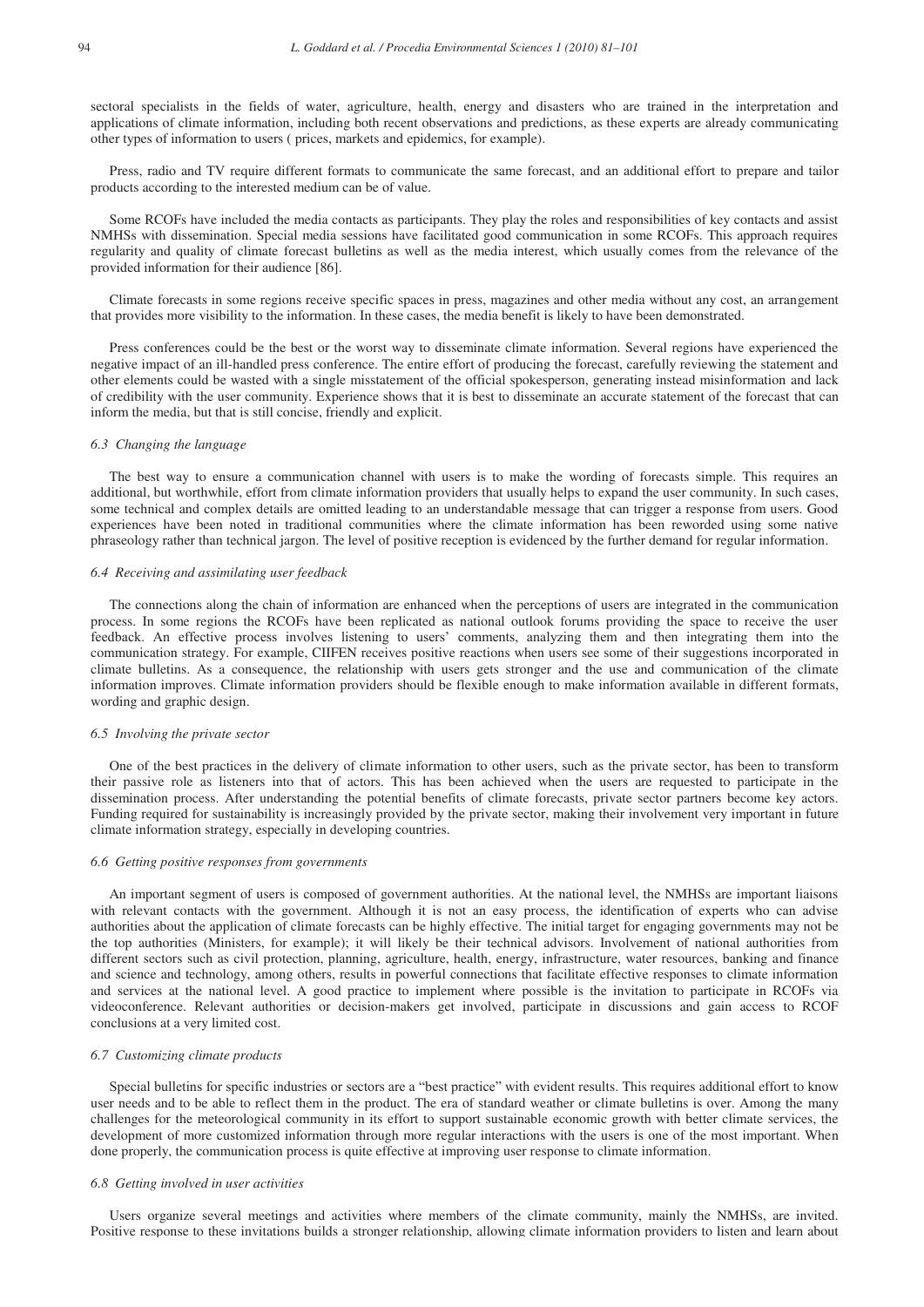users and their problems, some of which may be handled with climate information. It is important and very rewarding to be involved in users' activities as much as possible to lay the foundation for better application and dissemination of the climate information.

# *6.9 Generating trust from users*

To build more trust in the user community, a set of actions are needed. Regular face-to-face contact and personalized e-mails or phone calls encourage the user to integrate climate information in his day-to-day climate-sensitive activities. User trust also relies on the presentation of climate forecasts and the articulating of uncertainties and limitations. Users require climate information in spite of the limitations, but these must be informed properly and with transparency [87]. Such individualized interaction with the user community is often not possible by the limited staff in NMHSs or even regional climate centres. This again highlights the need and the value of the chain of information and the role that local authorities – whether boundary organizations, sectoral specialists, government officials or the media – can serve in building a strong climate service network.

#### *6.10 Demonstrating the effectiveness of climate applications*

The best way to convince users and to involve government authorities, media, private sector and others is to demonstrate the benefit of incorporating climate information into their efforts. This can be done through pilot projects that document the process and the outcomes over time. Once the results are evident, additional support will come from partners who become more motivated to scale up pilot projects to other geographic areas and/or development sectors. More pilot demonstrations are needed to further document, test and exchange best practices of user–provider interactions.

#### **7. Summary and the way forward**

Many of the factors that contributed to the under-utilization of the available science-based seasonal climate forecasts were discussed in previous sections of this article. The lessons learned strongly suggest that the way forward needs a cultural change in the interaction of the climate science community and the users. A first element of this needed change consists of considering the demand side as the starting point and is the main focus of this interaction, as opposed to using a supply-oriented approach [88][89]. When the main focus is on the demand side (users), climate information and climate products become just one of the many types of information that feed the decision-making and planning processes in the different socio-economic sectors [54]. Just like the many other types of information needed for decisions and planning, climate products must be available in formats that are understandable, with spatial resolution that makes them usable, and must be provided with adequate lead times to make them actionable.

A second lesson learned is that the sectoral stakeholders and the climate scientists need to approach the ongoing efforts in research and applications of seasonal climate forecasts as a work in progress. Up to the 1990s climate-related decisions could only be made on the exclusive basis of the highly unlikely "average" climate conditions described above. The last few years have witnessed significant advances in the ability of the climate science community to provide probabilistic information on the expected climate conditions for the next season, and that information is potentially very useful to assist the decision-making and planning activities in the different sectors. Thus, the current capabilities of seasonal climate forecasts allowed stakeholders to evolve from having nothing to assist decisions and planning, to having something. Climate scientists continue to invest efforts to improve their something by enhancing the skill of the forecasts, increasing their spatial resolution, and by improving the ability to forecast climate variables that are more relevant for the different sectors than the total seasonal means (for example, the onset of the wet season, the frequency and duration of dry spells, the timing of cold spells, dust density or the probability of extreme events).

A thrust is now needed to clearly understand the climate-related problems of the sectoral stakeholders, and to translate the climate information at various scales into sectoral products and information that can be directly embedded into decisions and policies. This translation requires that the climate information is communicated using formats and language that can be readily understood, provided at lead times and temporal/spatial resolution that make it actionable and that it is explicitly and strongly linked to relevant sectoral information. For example, there is a need to develop methods that combine good monitoring systems with climate forecasts that produce streamflow forecasts, crop yield outlooks and infectious disease alerts. There is a consequent need to enhance the local capacities to develop, establish and operate information and decision support systems that use climate-related products but also sectoral information and simulation tools.

Effectively communicating climate information and embedding it in decision-making, planning and policies requires establishing chains of information. It is unrealistic to expect that an organization that provides seasonal climate forecasts, whether a National Weather Service, a Regional Climate Centre or a Specialized Meteorological Centre, will be able to include experts in all the socioeconomic sectors that are relevant in any given country or region. A much more effective strategy consists of taking advantage of the structures and institutional arrangements that already exist in the different sectors [90]. For example, the agricultural sector of developed and developing countries includes technical advisers of NGOs, private companies and public institutions who continually interact with farmers. The interaction with the farmer community is holistic in nature, that is, advice is provided in issues that embrace the whole farming operation such as fertilizer use, crop and livestock management practices, pest control, markets and commercialization. This holistic interaction forces advisers to learn and use adequate communication strategies and language, and results in establishing and enhancing their trust within the farmer communities. The communication of relevant climate information is therefore much more effective when it is carried out through these advisors. Consequently, efforts are needed to improve a twoway communication between the providers of climate information and this type of intermediary. Improving this communication includes developing the capacity of advisers to understand the climate information and products (including their limitations), and translating it into information and products that are understandable and usable for the farmers. It also includes improving the capacity of the climate service providers to better understand the types and formats of information and products that are relevant to the agricultural sector.

Similar two-way communication is needed between the climate science community and the seasonal climate providers (National Weather Services, Regional Climate Centres or Specialized Meteorological Centres) as part of the chain of information.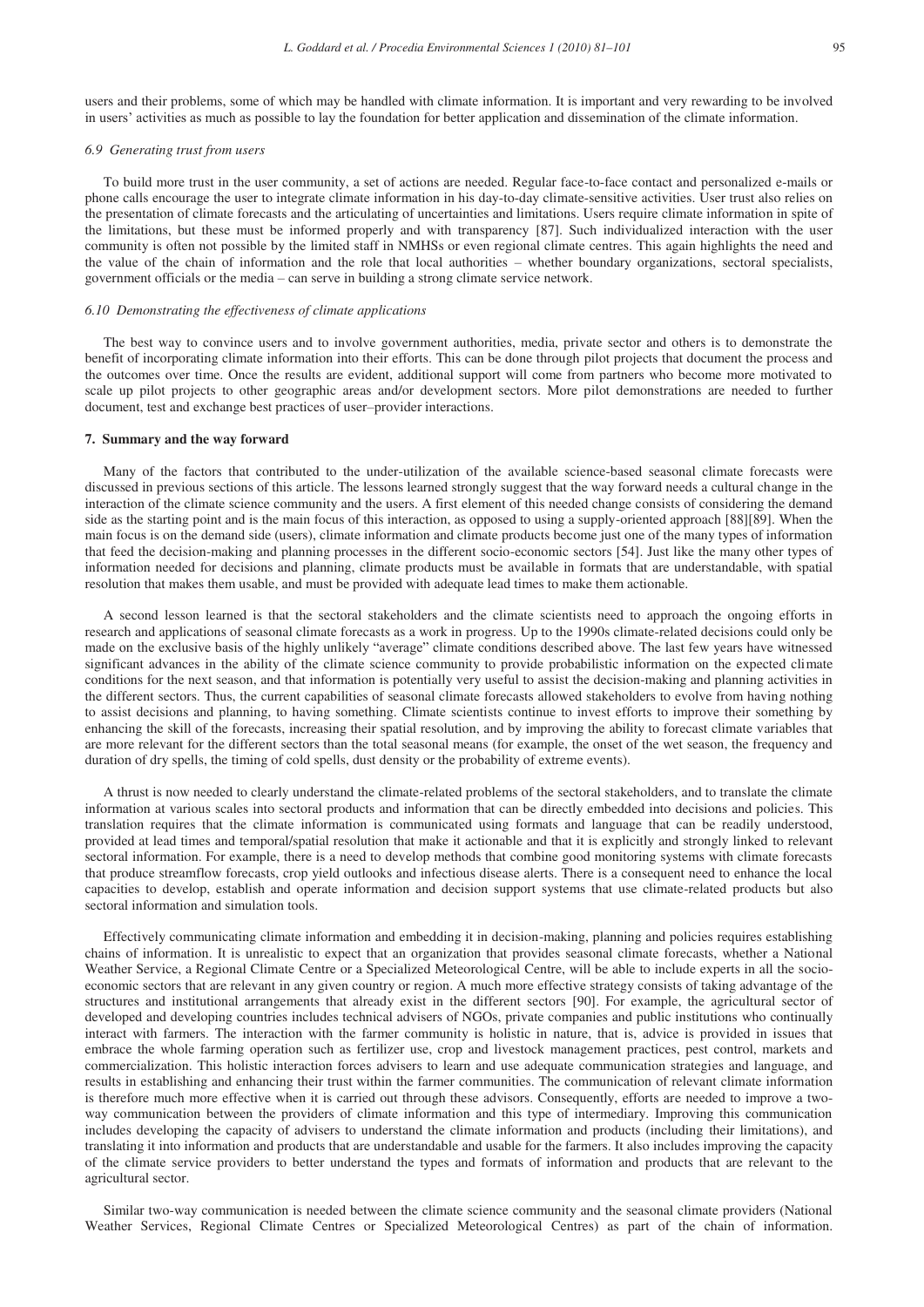example, understanding the causes of climate variability. Such research is essential for providing a scientific basis for claiming predictability of seasonal climate. This type of research, as well as work targeted to create or improve coupled climate models, is grounded in typical academic and scientific institutions. It must be endorsed by publication of innovative methods in leading peerreviewed scientific journals, and it can be completely disconnected from the demands of socio-economic sectors. Scientific groups can ensure the socio-economic relevance of the scientific advances by capitalizing on the scientific outcomes and developing applications and products that are helpful for intermediary organizations (climate service providers and/or boundary organizations directly linked to socio-economic sectors). Here again, a two-way communication has proven to be effective in shaping aspects of the research agendas in academic institutions to facilitate a smooth transition from basic science to applied research.

The ideal set of components of these chains of information varies for the different settings, regions, socio-economic sectors, scales and other factors. However, the successful cases always include strong two-way communications between the different components of the information chain, from the end-users, through a set of boundary organizations to the institutions conducting basic research.

The last few years have also witnessed increased awareness in the impacts of observed and expected changes in climate at longer timescales (climate change). Accordingly, there is a huge demand from stakeholders acting at different spatial scales (global, regional or local) and in different socio-economic sectors (agriculture, food security, health, water and disasters) for climate information across a continuum of temporal scales from days through seasons to decades. For example, the International Federation of the Red Cross and Red Crescent Societies and the United Nations World Food Programme require seasonal climate forecasts to improve their planning and disaster risk management strategies, but they also need climate information at much shorter timescales (from monitoring current conditions to forecasting a few days ahead) to improve their immediate preparedness and response to climaterelated disasters. On the other hand, governments and development agencies (such as the World Bank and United Nations Development Programme) are increasingly demanding information at longer timescales. In the developing country context, the longer-term climate information that is considered most actionable and therefore is being most intensively demanded is the information for the next one to three decades (near term climate change).

 Consequently, efforts to improve the provision, communication and effective application of climate information and products at seasonal timescales must be carried out in connection with the demands on other temporal scales. According to the Intergovernmental Panel on Climate Change (IPCC) Working Group II (2007), adaptation assessments benefit from linking future changes in climate to past and present variability. The new seasonal climate forecast needs to be conceived as part of the portfolio of climate relevant information that is increasingly needed by the stakeholders who act at different geographic scales and in the different socio-economic sectors.

# **8. Conclusions and recommendations**

#### *Conclusions:*

- (a) The importance and visibility of climate information systems (CIS) has risen dramatically in the last few years, a trend that is likely to continue. Climate information systems provide information that is relevant for climate-related risk management and decision-making. Climate forecasts are important components of CIS, but the utility of CIS goes much further than just forecasting.
- (b) The awareness of seasonal-to-interannual climate forecasts has also increased considerably since the late 1990s, due in large part to Regional Climate Outlook Forums and intense media coverage of the 1997/1998 El Niño event. However, much more effort must be invested in demonstrating use and increasing utility of these forecasts.
- (c) Increased use and benefit of seasonal-to-interannual forecasts will occur only with appropriate interpretation or tailoring of climate predictions, particularly in the case of dynamical model predictions. Much work is required to further develop and link seasonal-to-interannual prediction models with application models (for example, crop yield prediction).
- (d) Effective CIS must involve all actors and not just the National Meteorological and Hydrological Services.
- (e) A better climate service for decision-making must ensure that NMHSs and local climate services be able to respond to local users, often by providing locally relevant information, and those services must be supported even as local needs may vary from year to year.
- (f) A culture change is required to build a chain of communication that realizes the benefits of advances in climate predictions to society. The chain must target decision-makers responsible for national infrastructures and welfare, and should include climate intermediaries and NMHSs, sectoral scientists, government, business sectors, media and others.
- (g) Involving the relevant sectoral scientists and decision-makers as collaborating partners very early in the process is critical to ensuring relevance, trust and ownership of climate-related decision systems.
- (h) Using CIS that focus on managing climate variability is an important means of preparing for the near future of climate change.

### *Recommendations:*

(a) The climate science community should: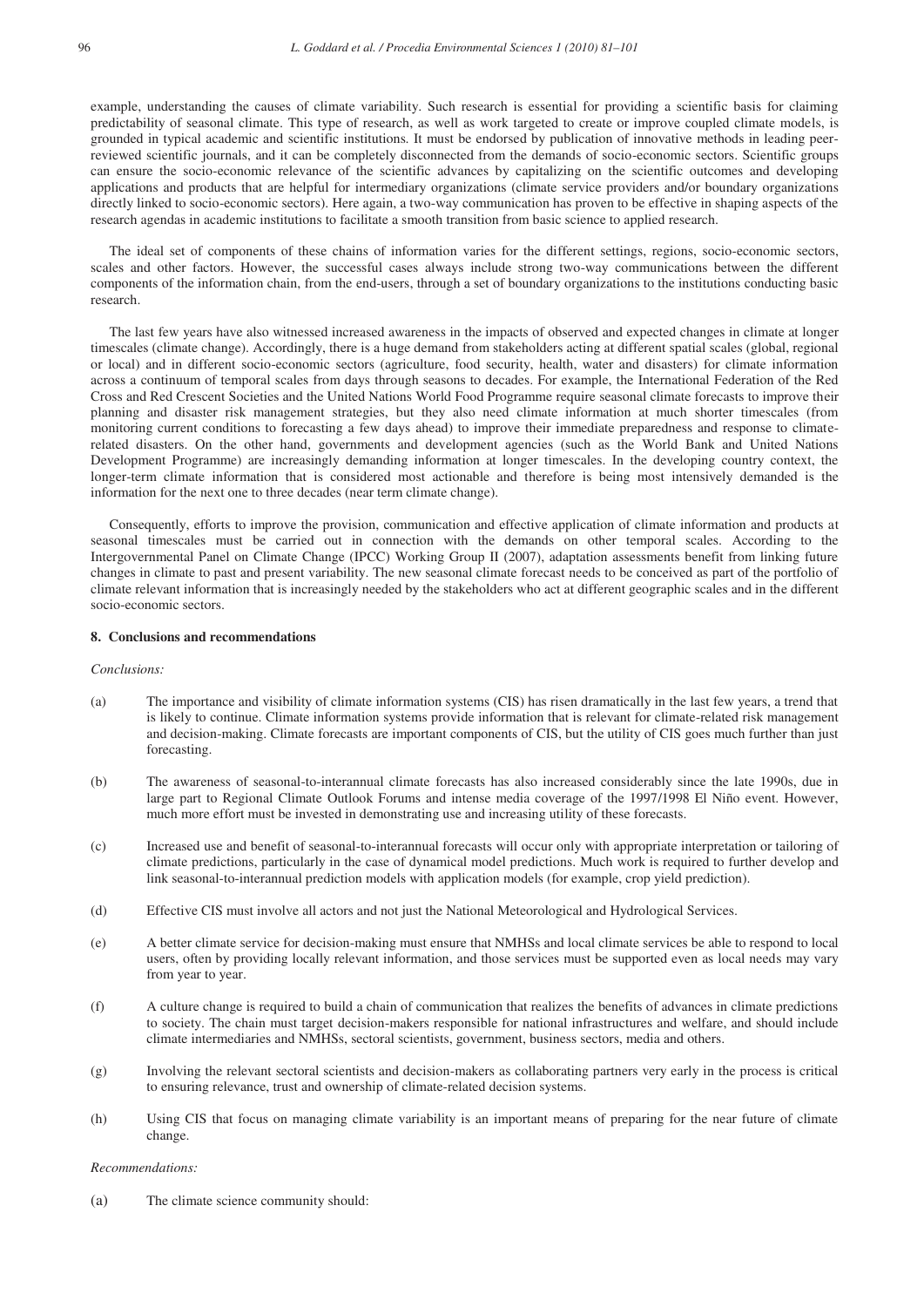- (1) Advocate for wider consideration of climate information in climate-related decision-making and risk management;
- (2) Promote training on communication of climate information for NMHSs and stakeholders;
- (3) Encourage governments to invest in diverse dissemination structures;
- (4) Encourage the implementation of more demonstrations through pilot projects;
- (5) Request more government support for the participation of NMHSs and stakeholders in RCOFs;
- (6) Promote mechanisms for advances in climate science to support existing networks/responsibilities by enhancing understanding and technical capacity for better decision systems and climate risk management;
- (7) Establish and maintain regular, tailored climate bulletins to meet specific user requirements;
- (8) Document and disseminate the pitfalls, benefits and success stories of climate products at national, regional and global levels;
- (9) Encourage research and technology transfer of methods to tailor climate predictions/projections;
- (10) Encourage open access to data from both observations and dynamical models for present and past conditions;
- (11) Promote investments at international and national levels to improve intermediary structures for climate information.
- (b) Global Producing Centres, RCCs and NMHSs should maintain and manage a network of key contacts through science collaboration, staff exchanges, regular visits, e-mails, phone calls, local workshops and videoconferences.
- (c) On-going investments must be placed in continuing to improve dynamical climate systems, including models, data assimilation systems and ensemble techniques.

# **References**

[1] Cane, M.A., S.E. Zebiak and S.C. Dolan, Experimental forecasts of El Niño. Nature. 321 (1986) 827.

[2] Folland, C.K., J. Owen, M.N. Ward and A. Colman, Prediction of seasonal rainfall in the Sahel region using empirical and dynamical methods. Journal of Forecasting. 10 (1991) 21.

[3] Beller-Simms, N., H. Ingram, D. Feldman, N. Mantua, K.L. Jacobs and A.M. Waple (eds), Decision-Support Experiments and Evaluations Using Seasonal-to-Interannual Forecasts and Observational Data: A Focus on Water Resources, U.S. Climate Change Science Program, Synthesis and Assessment Product 5.3, Asheville, NOAA National Climatic Data Center. 2008.

[4] Redmond, K.T. and R.W. Koch, Surface climate and stream flow variability in the western United States and their relationship to large-scale circulation indices, Water Resources Research. 27 (1991) 2381.

[5] Mantua, N.J. and S.R. Hare, Y. Zhang, J.M. Wallace and R.C. Francis, A Pacific interdecadal climate oscillation with impacts on salmon production, Bulletin of American Meteorological Society. 78 (1997) 1069

[6] Enfield, D.B. and L. Cid-Serrano, Projecting the risk of future climate shifts, International Journal of Climatology. 26 (2006) 885.

[7] Hoerling, M.P. and A. Kumar, A perfect ocean for drought, Science. 299 (2003) 691.

[8] Cohen, J. and D. Entekhabi, Eurasian snow cover variability and northern hemisphere climate predictability, Geophysical Research Letters. 26 (1999) 345.

[9] Clark, M.P. and M.C. Serreze, Effects of variations in East Asian snow cover on modulating atmospheric circulation over the North Pacific Ocean, Journal of Climate. 13 (2000) 3700.

[10] Koster, R.D. and M.J. Suarez, Soil moisture memory in climate models, Journal of Hydrometeorology. 2 (2001) 558.

[11] Intergovernmental Panel on Climate Change (IPCC), Summary for Policymakers, in: Climate Change 2007: The Physical Science Basis. Contribution of Working Group I to the Fourth Assessment Report of the Intergovernmental Panel on Climate Change (S. Solomon, D. Qin, M. Manning, Z. Chen, M. Marquis, K.B. Averyt, M.Tignor and H.L. Miller, eds). Cambridge and New York, Cambridge University Press, 2007.

[12] Krishnamurti, T.N. C.M. Kishtawal, T. LaRow, D. Bachiochi, Z. Zhang, C.E. Williford, S. Gadgil and S. Surendran, Multimodel superensemble forecasts for weather and seasonal climate, Journal of Climate. 13 (2000) 4196.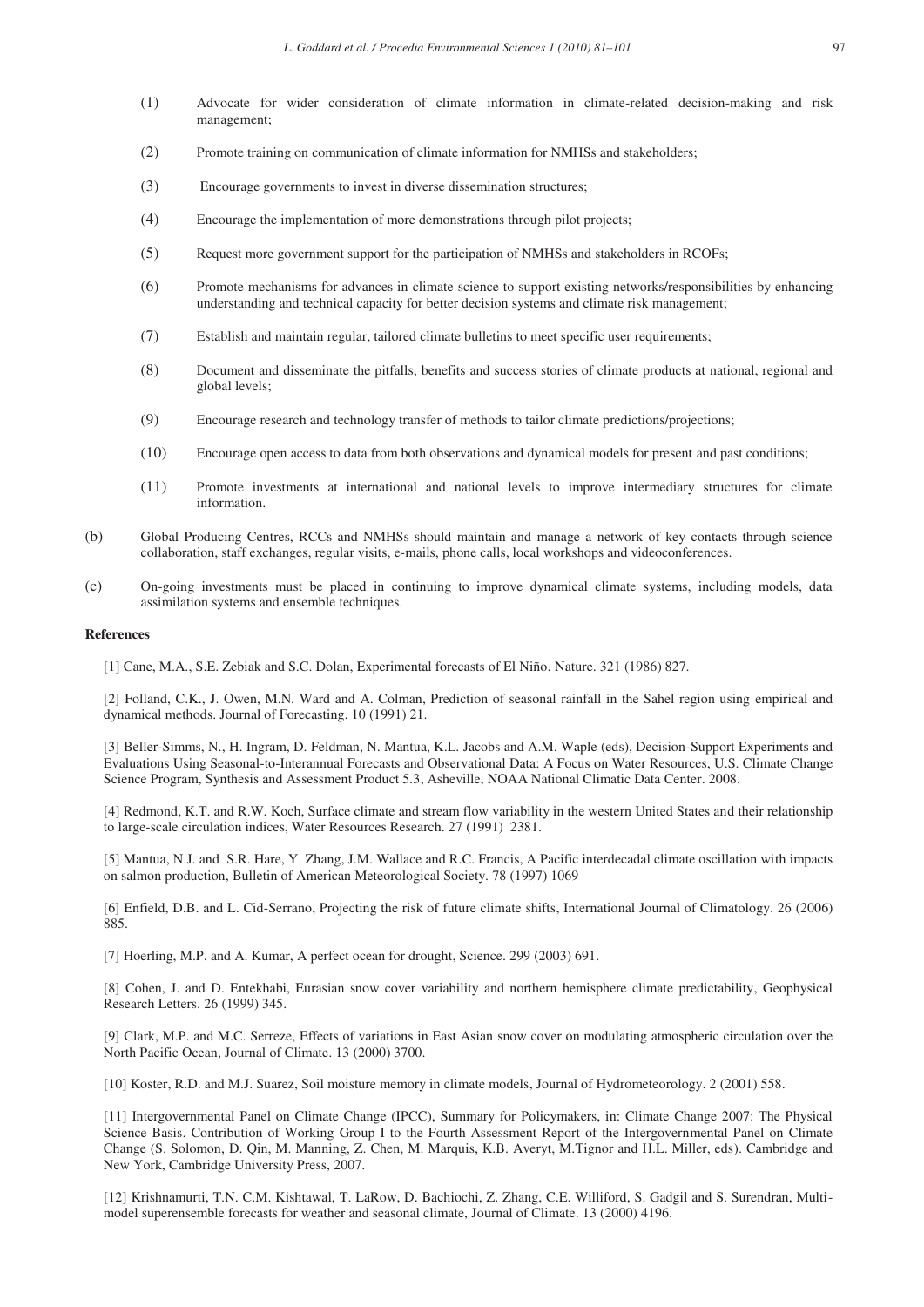[14] Zheng, F. J. Zhu, R.-H. Zhang and G. Zhou, Improved ENSO forecasts by assimilating sea surface temperature observations into an intermediate coupled model, Advances in Atmospheric Sciences. 23 (2006) 615.

[15] Kim, J. N.L. Miller, J.D. Farrara and S.-Y. Hong, A seasonal precipitation and stream flow hindcast and prediction study in the western United States during the 1997/98 winter season using a dynamic downscaling system, Journal of Hydrometeorology. 1(4) (2000) 311.

[16] Kyriakidis, P.C. N.L. Miller and J. Kim, Uncertainty propagation of regional climate model precipitation forecasts to hydrologic impact assessment, Journal of Hydrometeorology. 2 (2001) 140.

[17] Dettinger, M.D. D.R. Cayan and K.T. Redmond, United States stream flow probabilities based on forecasted La Niña, winter-spring 2000, Experimental Long-Lead Forecast Bulletin, Center for Land-Ocean-Atmosphere Studies, 8 (1999) 57.

[18] Sankarasubramanian, A. and U. Lall, Flood quantiles in a changing climate: Seasonal forecasts and causal relations, Water Resources Research. 39 (2003) 1134.

[19] Hansen, J.W. Realizing the potential benefits of climate prediction to agriculture: Issues, approaches, challenges. Agricultural Systems. 74 (2002) 309.

[20] Cabrera, V.E. D. Letson and G. Podestá, The value of the climate information when farm programs matter, Agricultural Systems. 93 (2007) 25.

[21] McIntosh, P.C. M.J. Pook, J.S. Risbey, S.N. Lisson and M. Rebbeck, Seasonal climate forecasts for agriculture: Towards better understanding and value, Field Crops Research. 104 (2007) 130.

[22] Hansen, J.W. A. Mishra, K.P.C. Rao, M. Indeje and R. K. Ngugi, Potential value of GCM-based seasonal rainfall forecasts for maize management in semi-arid Kenya. Agricultural Systems. 101 (2009) 80.

[23] Hammer, G.L. J.W. Hansen, J.G. Phillips, J.W. Mjelde, H.S.J. Hill, A. Love and A. Potgieter, Advances in application of climate prediction in agriculture Agricultural Systems. 70 (2001) 515.

[24] Thomson, M.C. F.J. Doblas-Reyes, S.J. Mason, R. Hagedorn, S.J. Connor, T. Phindela, A.P. Morse and T.N. Palmer, Malaria early warnings based on seasonal climate forecasts from multi-model ensembles, Nature. 439 (2006) 576.

[25] Stone, R.C. G.L. Hammer and T. Marcussen, Prediction of global rainfall probabilities using phases of the Southern Oscillation Index, Nature. 384 (1996) 252.

[26] Ogallo, L., P. Bessemoulin, J.-P. Ceron, S. Mason and S.J. Connor, Adapting to climate variability and change: The Climate Outlook Forum process, WMO Bulletin, 57 (2008) 93.

[27] Graham, R.J. C. Gordon, M.R. Huddleston, M. Davey, W. Norton, A. Colman, A.A. Scaife, A. Brookshaw, B. Ingleby, P. McLean, S. Cusack, E. McCallum, W. Elliot, K. Groves, D. Cotgrove and D. Robinson, The 2005/06 winter in Europe and the United Kingdom: Part 1 – How the Met Office forecast was produced and communicated, Weather. 61 (2006) 327.

[28] Hagedorn, R., F.J. Doblas-Reyes and T.N. Palmer, The rationale behind the success of multi-model ensembles in seasonal forecasting – 1. Basic concept, Tellus. 57 (2005) 219.

[29] Chidzambwa, S. and S.J. Mason, Report of the valuation of Regional Climate Outlook Forecasts for Africa during the Period 1997–2007, ACMAD Technical Report, Niamey, ACMAD, 2008.

[30] Georgakakos, K.P. N.E. Graham, T.M. Carpenter, A.P. Georgakakos and H. Yao, Integrating climate-hydrology forecasts and multi-objective reservoir management for Northern California, Eos Transactions American Geophysical Union. 86 (2005) 122.

[31] Georgakakos, A.P. Decision-support systems for integrated water resources management with an application to the Nile basin, in: Topics on System Analysis and Integrated Water Resources Management (A. Castelletti and R. Soncini-Sessa, (eds), Amsterdam, Elsevier, 2006.

[32] Graham, N.E., K.P. Georgakakos, C. Vargas and M. Echevers, Simulating the Value of El Niño Forecasts for the Panama Canal, Advances in Water Ressearch. 29 (2007) 1667.

[33] Brown, C. E. Conrad, A. Sankarasubramanian, S. Someshwar and D. Elazegui, The use of seasonal climate forecasts within a shared reservoir system: The case of Angat Reservoir, the Philippines, in: Climate Change Adaptation in the Water Sector (F. Ludwig, P. Kabat, H. van Shaik and M. van der Valk, (eds), London, Earthscan, 2009.

[34] Julie, A. and J.P. Céron, Seasonal forecasting in West Africa: A strategic partnership for a sustainable development of a cross boundary river catchment, in: Elements for Life (Journal. Griffiths, eds.), London, Tudor Rose and WMO, 2007.

[35] Graham, R.J. Personal communication. (2009).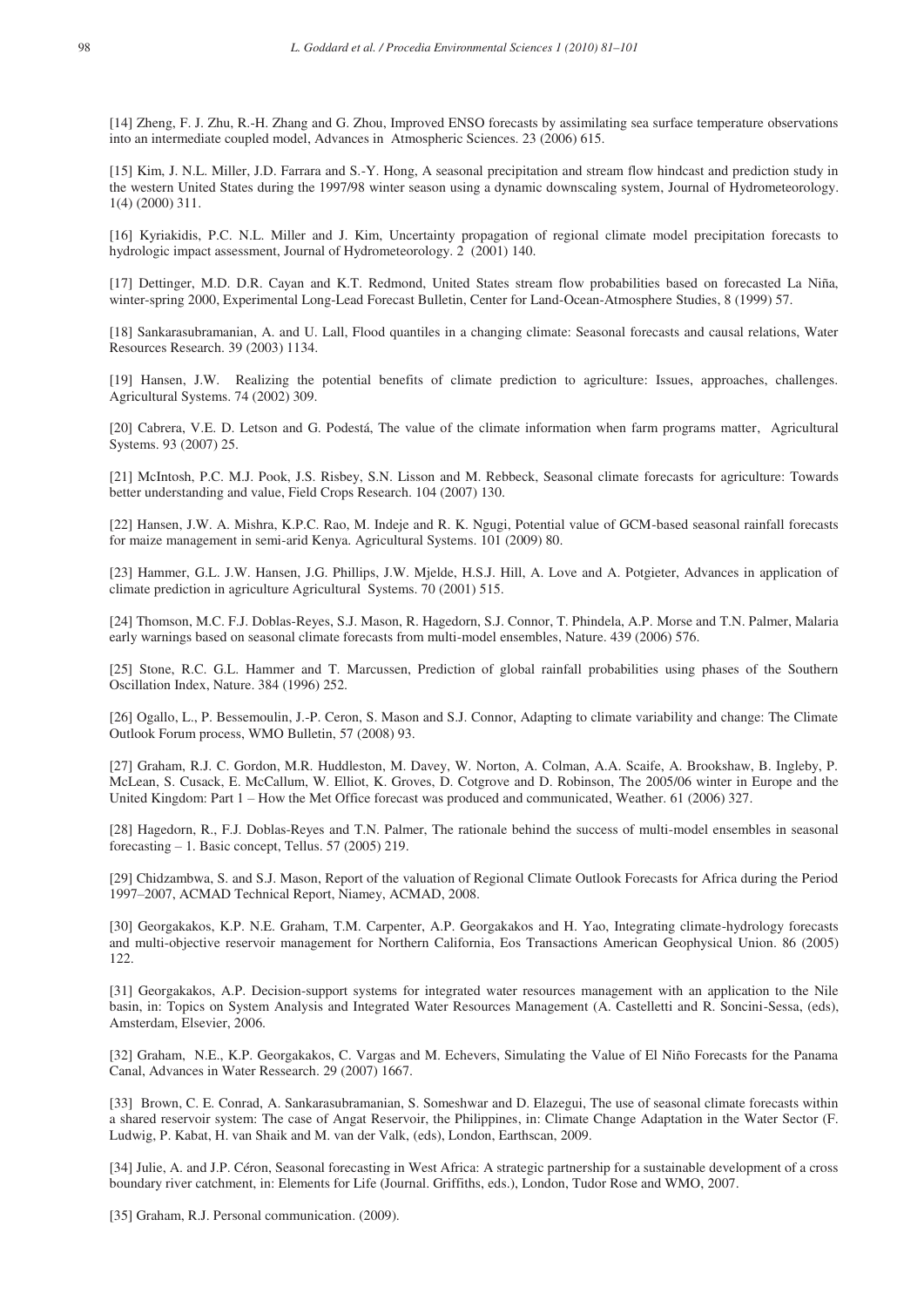[37] Vitart, F. Seasonal forecasting of tropical storm frequency using a multi-model ensemble, Quarterly Journal of Royal Meteorological Society. 132 (2006) 647.

[38] Vitart, F. M.R. Huddleston, M. Déqué, D. Peake, T.N. Palmer, T.N. Stockdale, M.K. Davey, S. Ineson and A. Weisheimer, Dynamically-Based Seasonal forecasts of Atlantic Tropical -Storm Activity issued in June by EUROSIP, Geophysical Research Letters. 34 (2007) L16815.

[39] Miles, E.L. A.K. Snover, L.C. Whiteley Binder, E.S. Sarachik, P.W. Mote and N.J. Mantua, An approach to designing a national climate service. Proceedings of the National Academy of Sciences. 103 (2006) 19616.

[40] Gong, X.A.G. Barnston and M.N. Ward, The effect of spatial aggregation on the skill of seasonal rainfall forecasts, Journal of Climate. 16 (2003) 3059.

[41] Robertson, A.W.V. Moron and Y. Swarinoto, Seasonal predictability of daily rainfall statistics over Indramayu district, Indonesia, Inernational Journal of Climatology. 29 (2009) 1449.

[42] Lo, F. M.C. Wheeler, H. Meinke and A. Donald, Probabilistic forecasts of the onset of the north Australian wet season, Monthly Weather Review. 135 (2007) 3506.

[43] Wheeler, M.C. H.H. Hendon, S. Cleland, H. Meinke and A. Donald, Impacts of the Madden-Julian Oscillation on Australian rainfall and circulation, Journal of Climate. 22 (2009) 1482.

[44] Sun, L. D.F. Moncunill, H. Li, A.D. Moura, F.A.S. Filho and S.E. Zebiak, An operational dynamical downscaling prediction system for Nordeste Brazil and the 2002-04 real-time forecast validation, Journal of Climate. 19 (2007) 1990.

[45] Sun, L. H. Li, M.N. Ward, and D. Moncunill: Climate variability and corn yields in semi-arid Ceará, Brazil, Journal of Applied Meteorology and Climatology. 46 (2007) 226.

[46] Robertson, A.W. U. Lall, S.E. Zebiak and L. Goddard, Optimal combination of multiple atmospheric GCM ensembles for seasonal prediction, Monthly Weather Review. 132 (2004) 2732.

[47] Stephenson, D.B. C.A.S. Coelho, F.J. Doblas-Reyes and M. Balmaseda, Forecast assimilation: A unified framework for the combination of multi-model weather and climate predictions, Tellus. 57 (2005) 253.

[48] Wilks, D.S. Statistical Methods in the Atmospheric Sciences, New York, Academic Press, 1995.

[49] Roncoli, C. K. Ingram and P. Kirshen, Reading the rains: Local knowledge and rainfall forecasting in Burkina Faso, Society and Nature Research. 15 (2002) 409.

[50] Orlove, B.S. J.H.C. Chiang and M.A. Cane, Forecasting Andean rainfall and crop yield from the influence of El Niño of Pleiades visibility, Nature. 403 (2000) 68.

[51] Hartmann, H.C. T.C. Pagano, S. Sorooshian and R. Bales, Confidence builders: Evaluating seasonal climate forecasts from user perspectives, Bulletin of American Meterological Society. 83 (2002) 683.

[52] Meinke, H. R.C. Stone and G.L. Hammer, Using SOI phases to forecast climatic risk to peanut production: A case study for northern Australia, Inernational Journal of Climatology. 16 (1996) 783.

[53] Twomlow, S. F.T. Mugabe, M. Mwale, R. Delve, D. Nanja, P. Carberry and M. Howden, Building adaptive capacity to cope with increasing vulnerability due to climatic change in Africa - A new approach, Physics and Chemistry of the Earth. 33 (2008) 780.

[54] Meinke, H. and R.C. Stone, Seasonal and inter-annual climate forecasting: The new tool for increasing preparedness to climate variability and change in agricultural planning and operations, Climatic Change. 70 (2005) 221.

[55] Rodriguez, D., P. DeVoil and H. Cox, Helping practical wisdom: A niche for whole farm systems modelling, in: Proceedings of the First Farming Systems Design Conference, Catania, Italy, 2007.

[56] Hammer, G. M. Cooper, F. Tardieu, S. Welch, B. Walch, F. van Eeuwijk F., S. Chapman and D. Podlich, Models for navigating biological complexity in breeding improved crop plants, Trends in Plant Science. 11 (2006) 587.

[57] Yin, X. and P.C. Struik, Applying modelling experiences from the past to shape crop systems biology: The need to converge crop physiology and functional genomics, New Phytologist. 179 (2008) 629.

[58] Kokic, P. R. Nelson, H. Meinke, A. Potgieter and J. Carter, From rainfall to farm incomes – transforming advice for managing climate risk in Australia. Part I: Development and testing of a bioeconomic modelling system, Australian Journal of Agricultural Research. 58 (2007) 993.

[59] Nelson, R. P. Kokic and H. Meinke, From rainfall to farm incomes – transforming policy advice for managing climate risk in Australia, Part II: Forecasting farm incomes, Australian Journal of Agricultural Research. 58 (2007) 1004.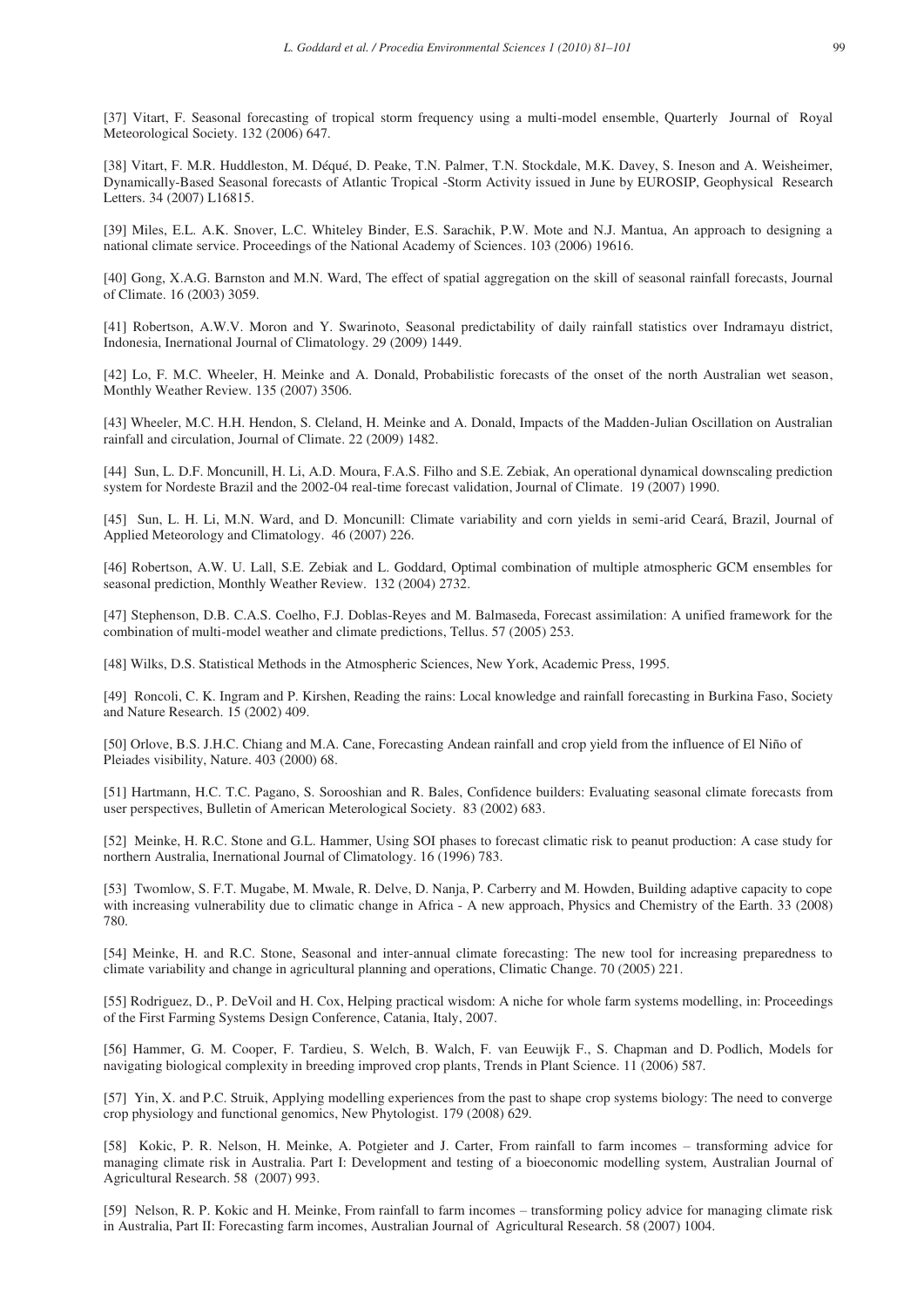[60] van Ittersum, M.K. J. Wolf and H.H. van Laar, eds, Proceedings of the Conference on Integrated Assessment of Agriculture and Sustainable Development: Setting the Agenda for Science and Policy (AgSAP 2009). Egmond aan Zee, The Netherlands, 10– 12 March 2009. Wageningen, Wageningen University and Research Centre, 2009.

[61] Barrett, C.B. B.J. Barnett, M.R. Carter, S. Chantarat, J.W. Hansen, A.G. Mude, D.E. Osgood, J.R. Skees, C.G. Turvey and M.N. Ward, Poverty Traps and Climate Risk: Limitations and Opportunities of Index-Based Risk Financing, IRI Tech. Rep. No. 07-03. Palisades, International Research Institute for Climate and Society, 2007.

[62] Hertzler, G. Adapting to climate change and managing climate risks by using real options, Australian Journal of Agricultural Research. 58 (2007) 985.

[63] Hansen, J.W. M.V.K. Sivakumar and B.C. Bates, eds, Advances in applying climate prediction to agriculture, CR Special 16 Climate Research. 33 (2006) 1.

[64] Maia, A.H.M. and H. Meinke, Quantifying climate-related risks and uncertainties using Cox regression models. CLIVAR Exchanges. 47 (2008) 23. http://www.clivar.org/publications/ exchanges/exchanges.php.

[65] World Meteorological Organization (WMO), Proceedings of the meeting of the CCl OPAG3 expert team on verification, 2005. http://www.wmo.int/pages/prog/wcp/wcasp/meetings/documents/ ETVerification\_FinalReport\_February2005.pdf.

[66] Adger, W.N.Scales of governance and environmental justice for adaptation and mitigation of climate change, Journal of Inernational Development. 13 (2001) 921.

[67] Adger, W.N. N.W. Arnella and E.L. Tompkins, Successful adaptation to climate change across scales, Global Environmental Change. 15 (2005) 77.

[68] Glantz, M.H.Climate Affairs: A Primer, Washington, Island Press, 2003.

[69] Glantz, M.H. (ed.), Usable science 9: El Niño early warning for sustainable development in Pacific Rim countries and islands. Report of workshop held 13–16 September 2004 in the Galapagos Islands, Ecuador. Boulder, ISSE/NCAR, 2005.

[70] Hammer, G.L.N. Nicholls and C. Mitchell, eds, Applications of Seasonal Climate Forecasting in Agricultural and Natural Ecosystems – The Australian Experience, Dordrecht, Kluwer Academic Publishers, 2000.

[71] Meinke, H. R. Nelson, P. Kokic, R. Stone, R. Selvaraju and W. Baethgen, Actionable climate knowledge – from analysis to synthesis, Climate Research. 33 (2006) 101.

[72] Cash, D.W. W.C. Clark, F. Alcock, N.M. Dickson, N. Eckley, D.H. Guston, J. Jäger and R.B. Mitchell R.B., Knowledge systems for sustainable development, Proceedings of the National Academy of Sciences. 100 (2003) 8086.

[73] Cash, D.W. and J. Buizer, Knowledge–action systems for seasonal to interannual climate forecasting: Summary of a workshop, Roundtable on Science and Technology for Sustainability, Policy and Global Affairs, Washington, The National Academies Press, 2005. http://books.nap.edu/ catalog/11204.html.

[74] Schwartz, B. and K. Sharpe, Practical wisdom: Aristotle meets positive psychology, Journal of Happiness Studies. 7 (2006) 377.

[75] Pulwarty, R.S. and T.S. Melis, Climate extremes and adaptive management on the Colorado River – Lessons from the 1997- 98 ENSO event, Journal of Environmental Management. 63 (2001) 307.

[76] Corringham, T.W. A.L. Westerling and B.J. Morehouse, Exploring use of climate information in wildland fire management: A decision calendar study: Journal of Forestry. 106 (2008) 71.

[77] Howden, S.M. J.-F. Soussana, F.N. Tubiello, N. Chhetri, M. Dunlop and H. Meinke, Adapting agriculture to climate change, Proceedings of the National Academy of Sciences. 104 (2007) 19691.

[78] Arakawa, A. Future development of general circulation models, in: General Circulation Model Development (D. Randall, ed.), San Diego, Academic Press, 2000.

[79] Goddard, L. and M.P. Hoerling, Practices for seasonal-to-interannual climate predictions, US CLIVAR Variations. 4 (2006) 1.

[80] Barnston, A.G. H.M. van den Dool, D.R. Rodenhuis, C.R. Ropelewski, V.E. Kousky, E.A. O'Lenic, R.E. Livezey, S.E. Zebiak, M.A. Cane, T.P. Barnett, N.E. Graham, M. Ji and A. Leetmaa, Long-lead seasonal forecasts—Where do we stand?. Bulletin of American Meteorological Society. 75 (1994) 2097.

[81] Livezey, R.E. and M.M. Timofeyeva, The first decade of long-lead U.S. seasonal forecasts: Insights from a skill analysis, Bulletin of American Meteorological Society. 89 (2008) 843.

[82] Mason, S.J. L. Goddard, N.E. Graham, E. Yulaeva, L. Sun and P.A. Arkin, The IRI seasonal climate prediction system and the 1997/98 El Niño event. Bulllletin of American Meteorological Society. 80 (1999) 1853.